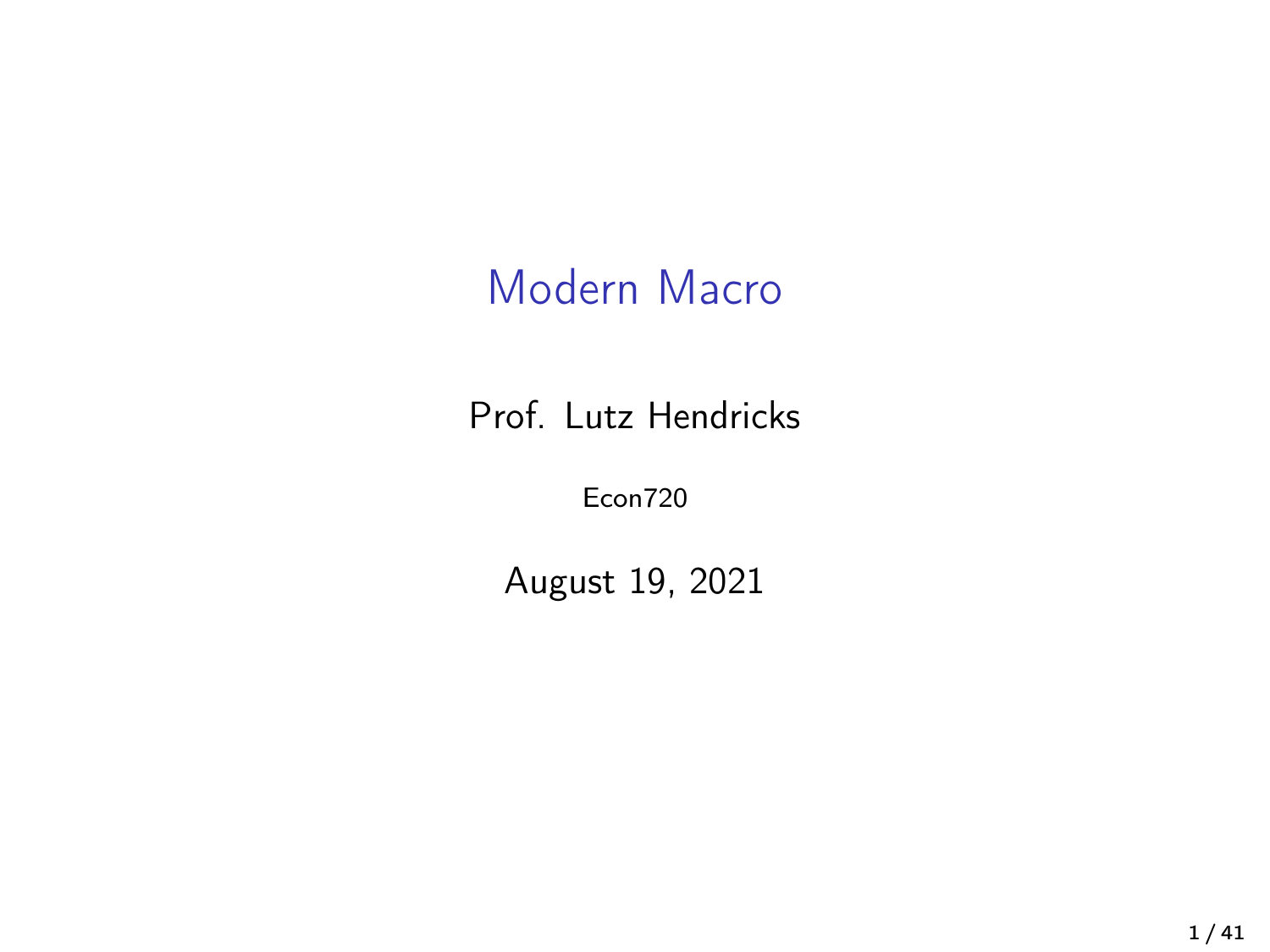### What Econ720 is about

Macro is built around a small number of workhorse models:

- 1. Overlapping generations
- 2. "Standard growth" in continuous and discrete time
- 3. Stochastic growth
- 4. Endogenous growth
- 5. Search and matching models

We study basic versions of the models and the tools needed to analyze them.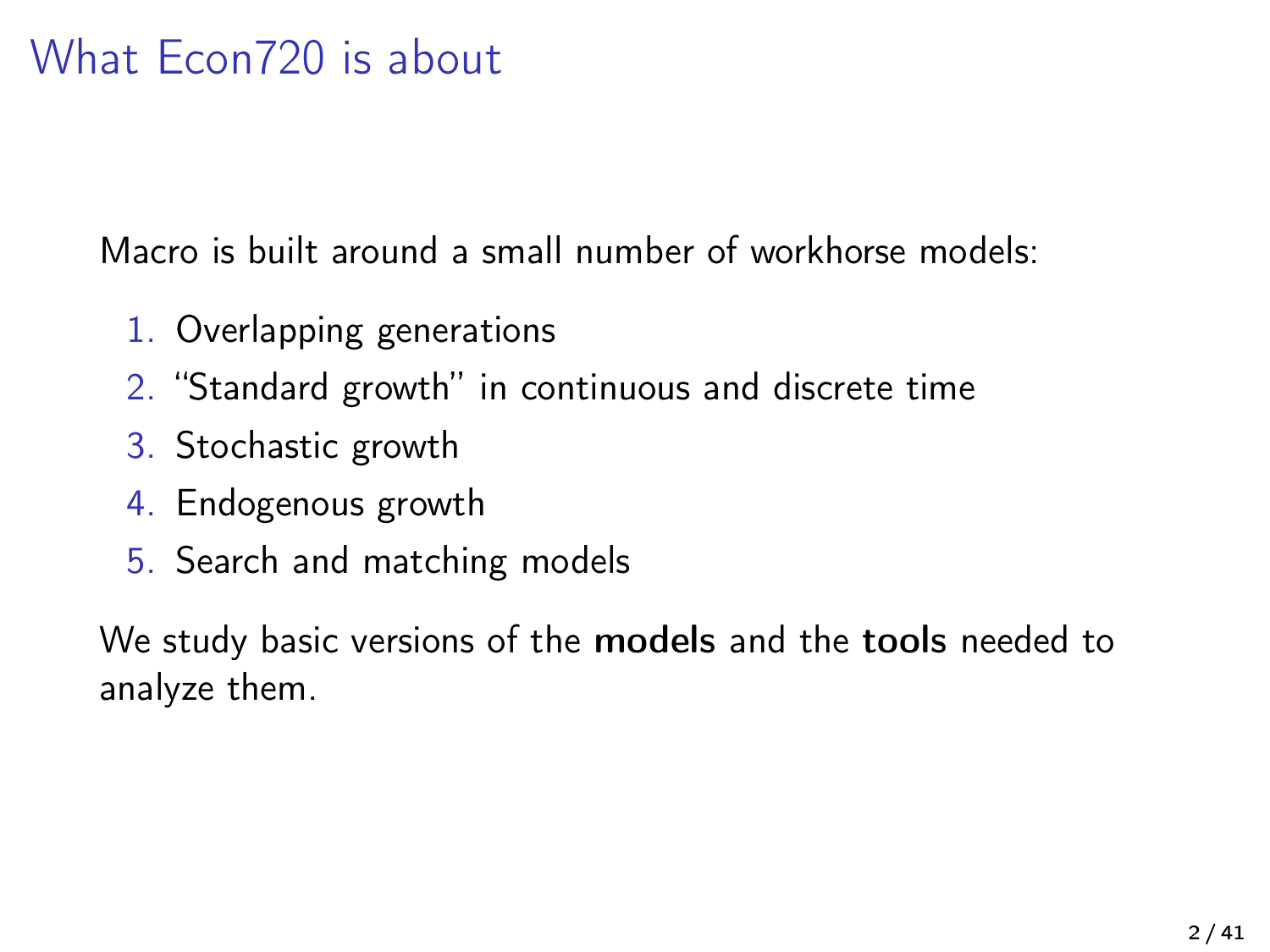Computational issues

 $\triangleright$  see Econ821 (sometimes)

Empirical issues

How to take models to data?

We will talk about empirical applications later in the semester (and in Econ721).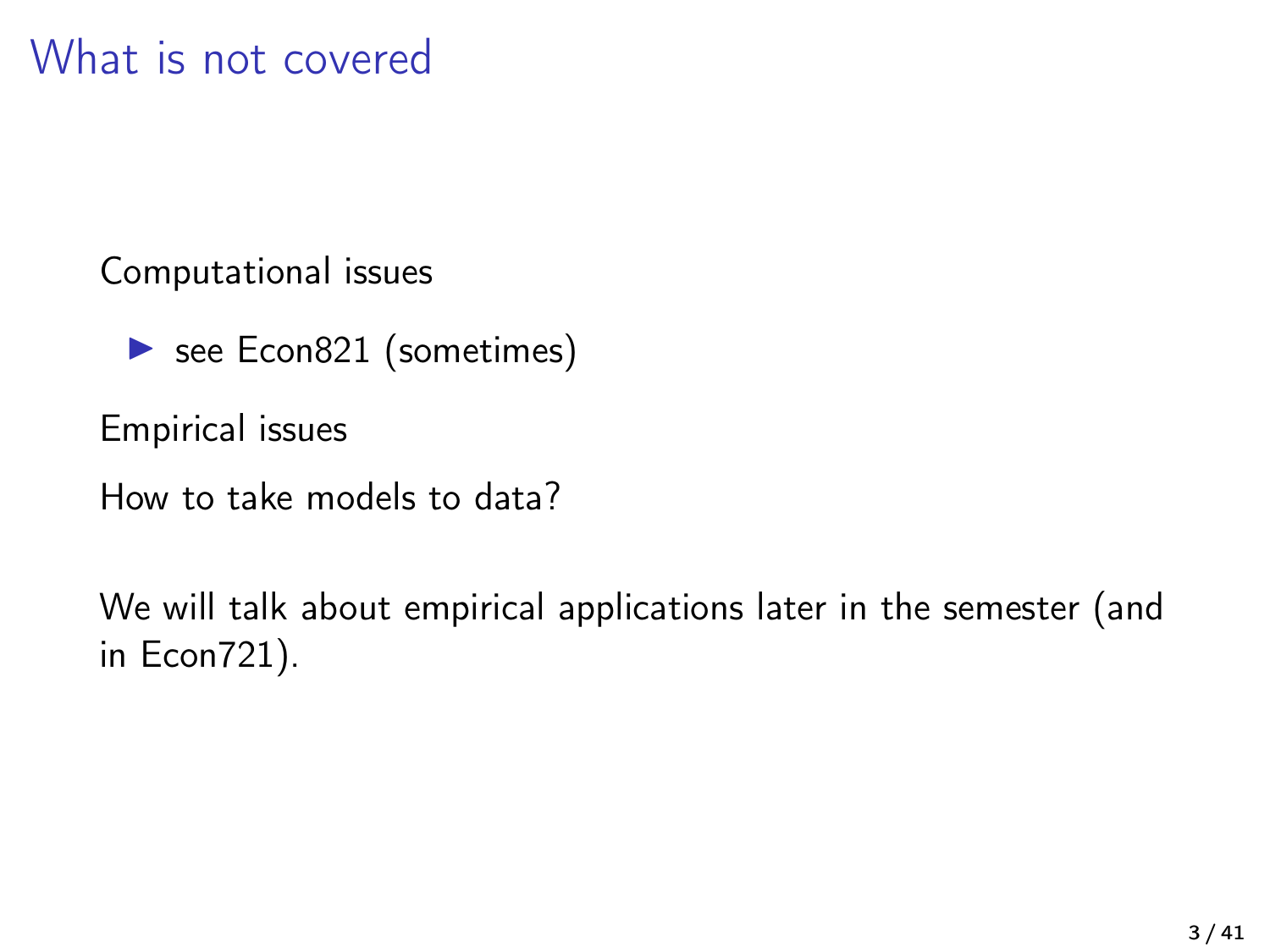# Modern Macro

(Special Advertisement Section)

Or:

Why Most of Your Undergraduate Macro Courses Were Useless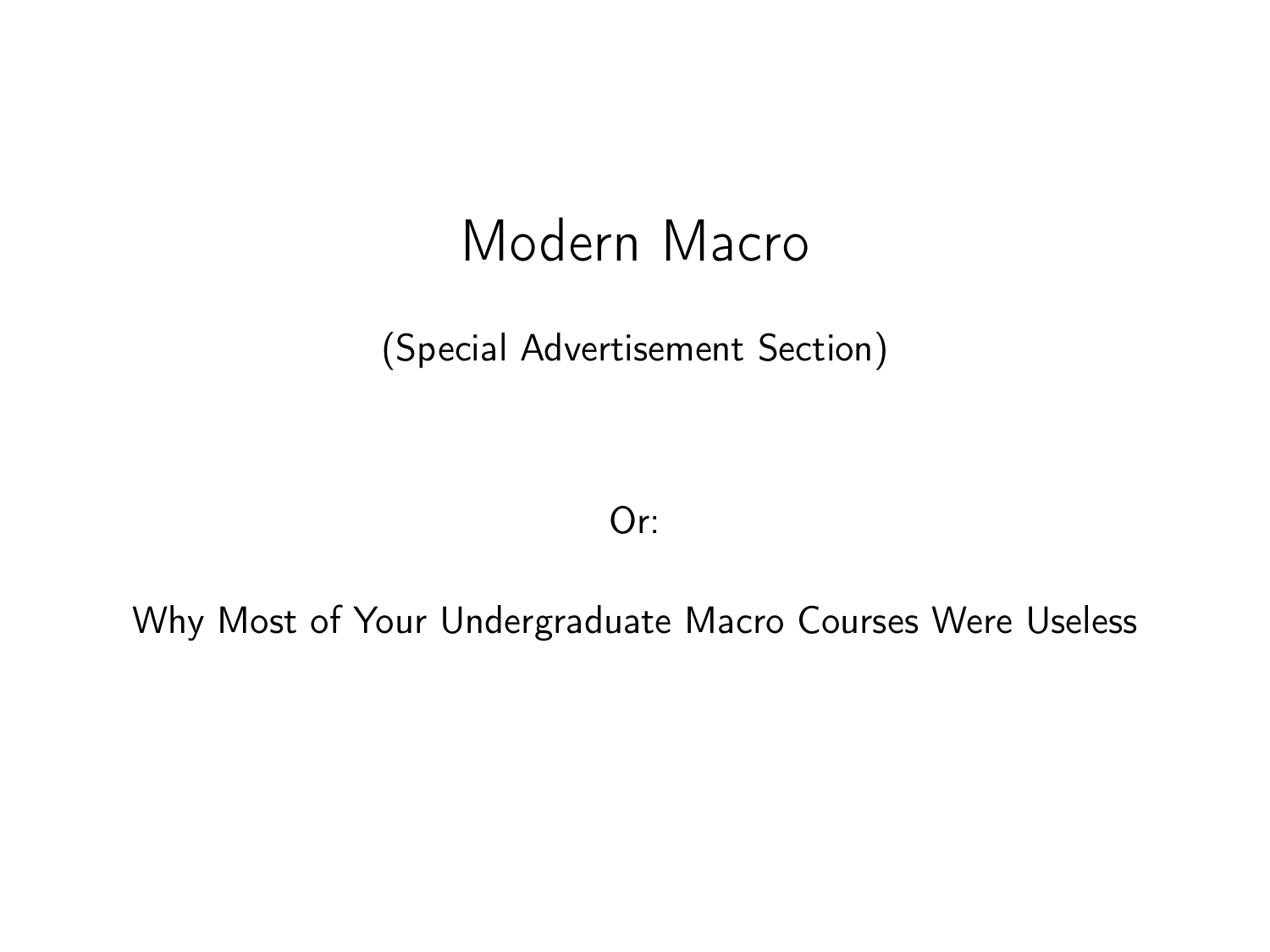Let's start by talking about how macroeconomists approach questions.

The main point is: Macro is micro.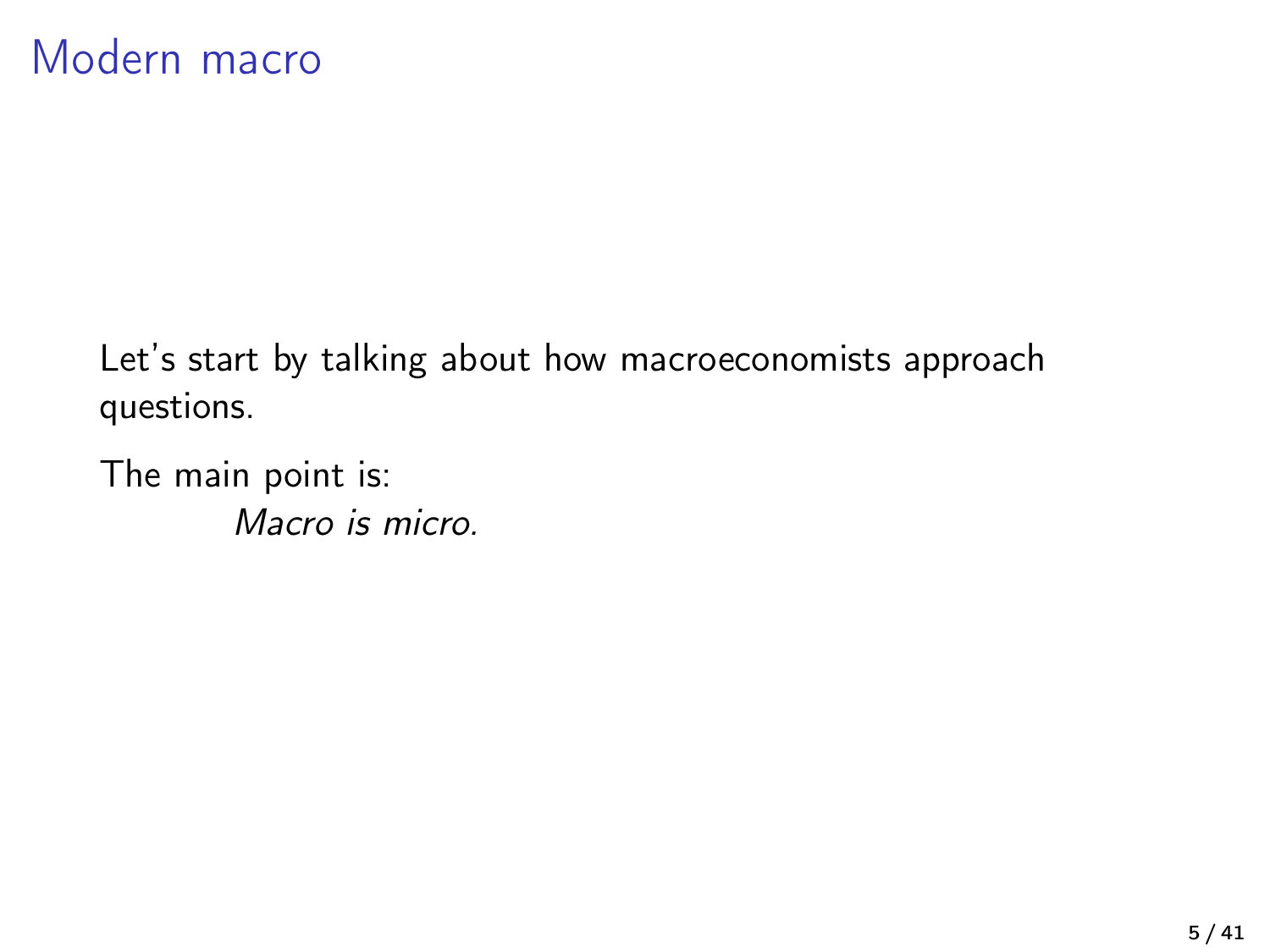### Macro Before Lucas

Goods market primitives:

- $\triangleright$  Consumption function:  $C = C_0 + cY$ .
- $\triangleright$  Investment function:  $I = I_0 bi$ .
- $\blacktriangleright$  Identity:  $Y = C + I + G$ .

IS curve:

$$
(1-c)Y = C_0 + I_0 + G - bi
$$

Money market primitives:

- $\triangleright$  Money demand:  $L = L_0 + kY di$ .
- $\blacktriangleright$  Money supply:  $M/P$ .

LM curve:

$$
M/P = L_0 + kY - di
$$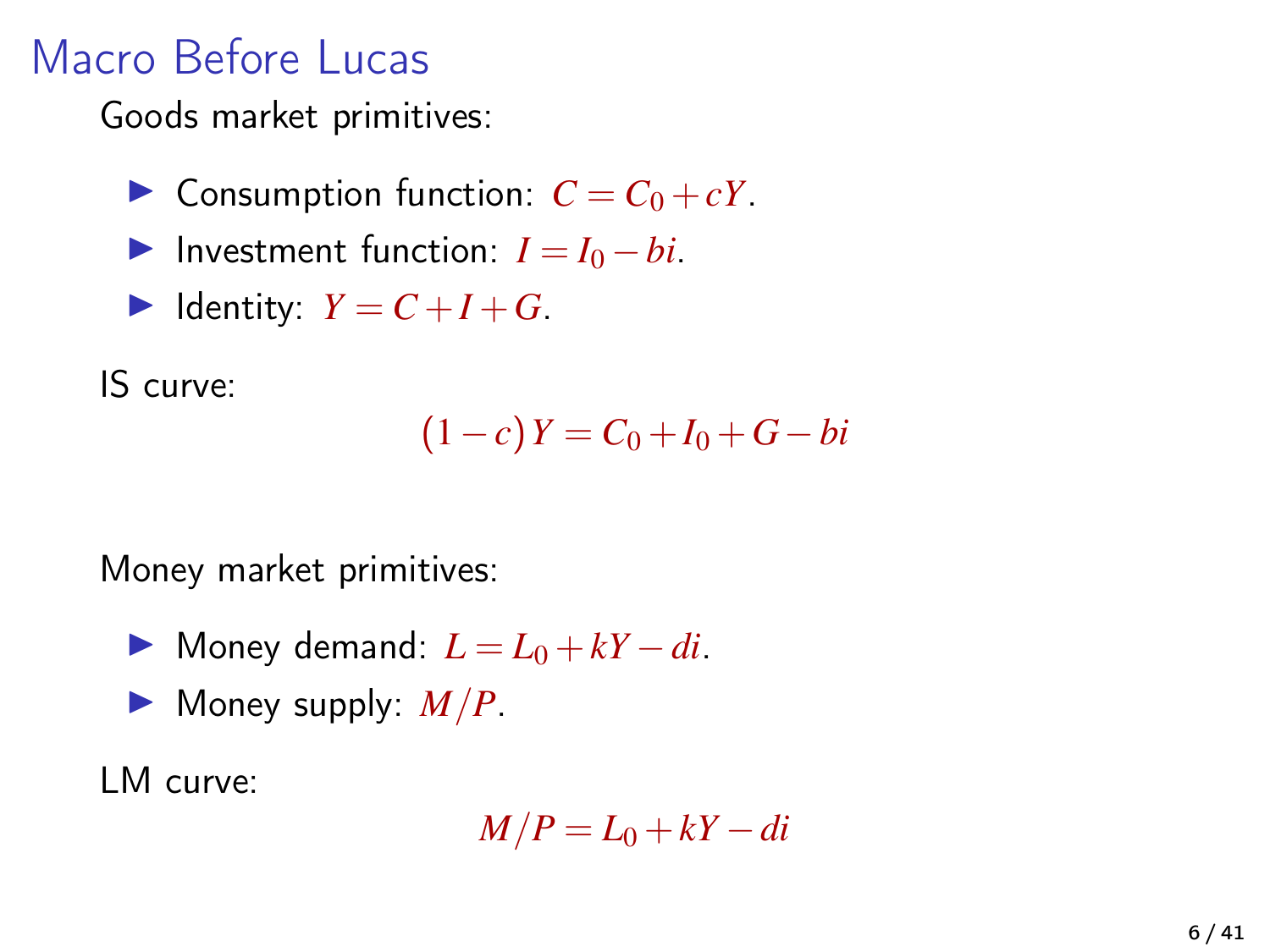### Key Features

Aggregate relationships are taken as primitives

 $\triangleright$  such as the demand for goods or money

The parameters inside the aggregate relationships are taken as primitives

- $\triangleright$  such as  $C_0$  or the marginal propensity to consume *c*
- $\triangleright$  these parameters are thought of as (more or less) constant

Expectations are taken as given

 $\triangleright$  in dynamic versions of the model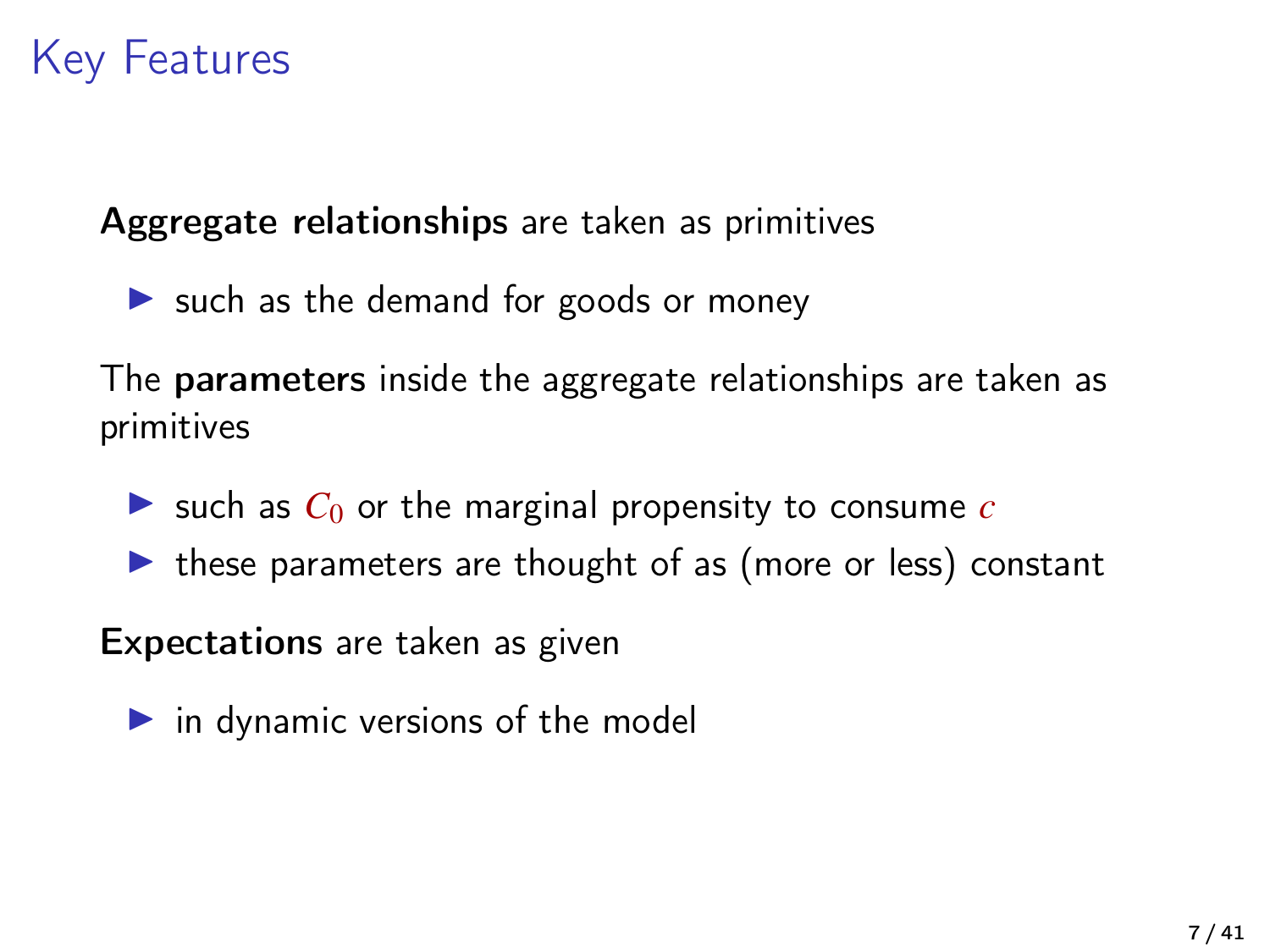# What is Missing?

1. Constraints:

Where are the budget constraints of consumers and the government?

- 2. Responses to changing government policies: E.g., consumption should depend on government debt.
- 3. Expectations

What happens in the future matters for today's decisions. E.g., saving depends on the solvency of social security.

4. Expectations have to be consistent with actions

This cannot be right!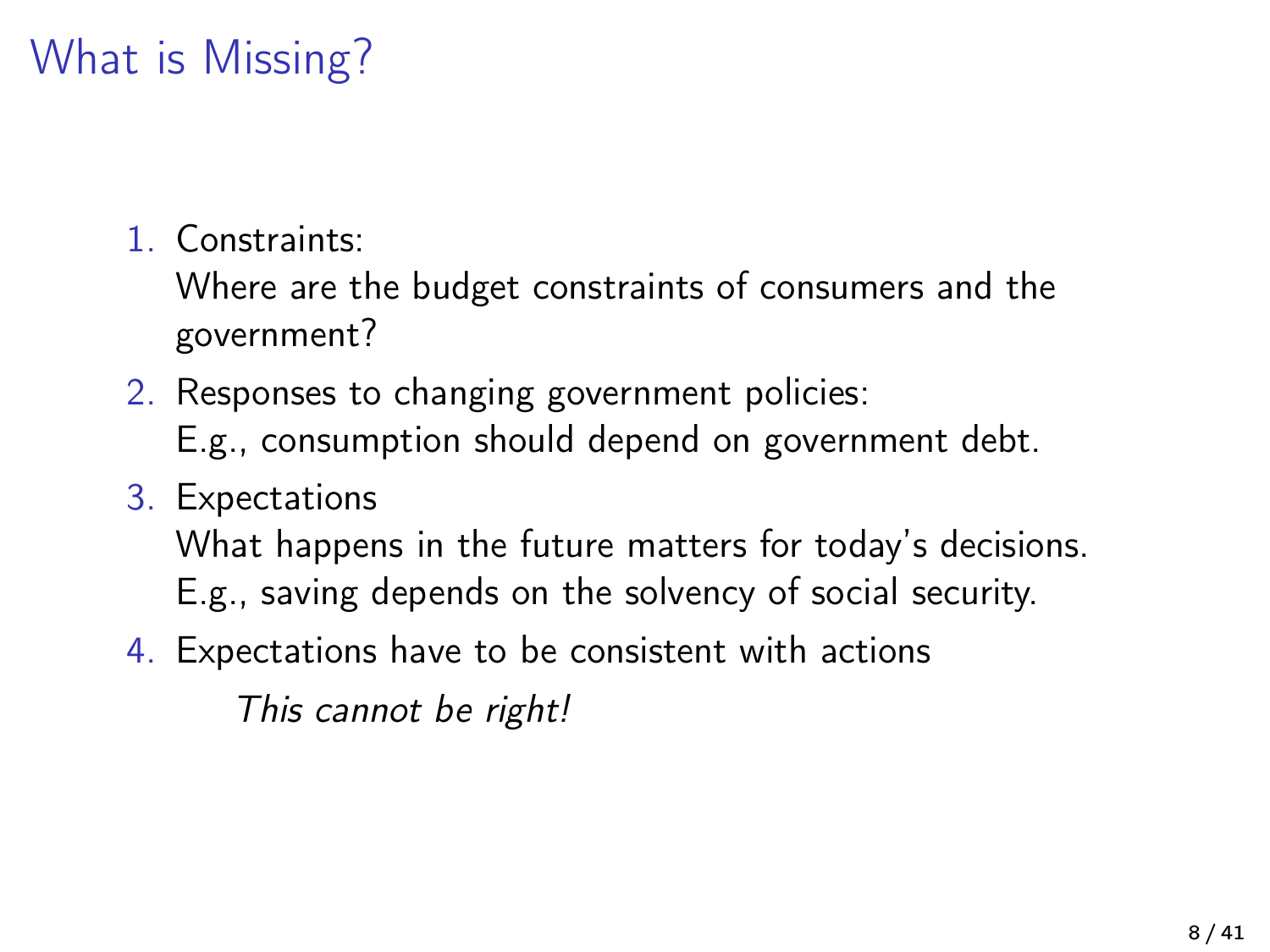Modern macro builds models bottom-up (micro-foundations).

A model is an artificial economy.

- $\blacktriangleright$  Agents interact in markets.
- $\triangleright$  Aggregate outcomes result from individual decisions.

The primitives are the "physical" environment and agents' preferences.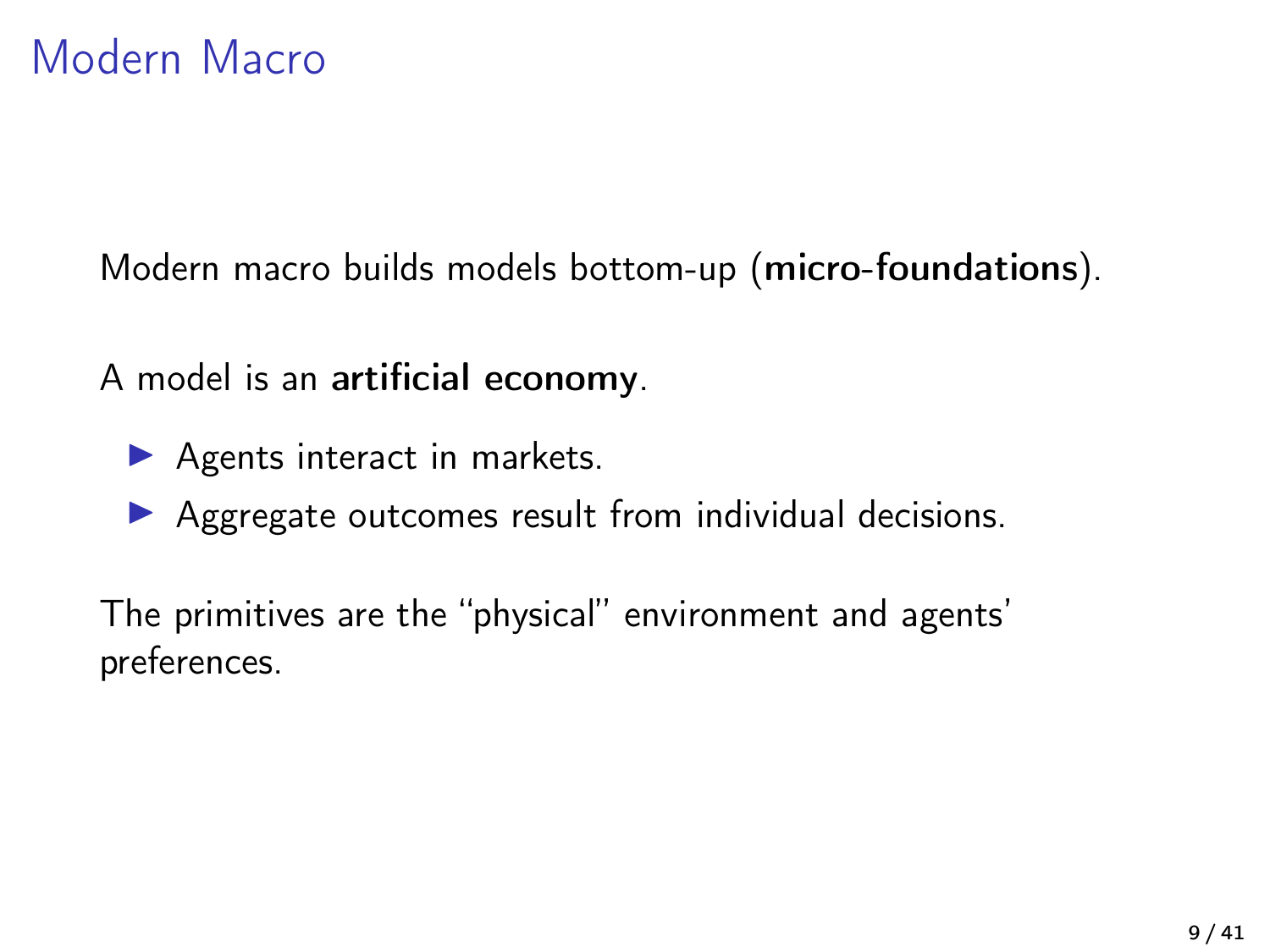### Model Primitives

An economy is described by

- $\blacktriangleright$  the list of agents.
- $\blacktriangleright$  their demographics,
- $\blacktriangleright$  their preferences,
- $\blacktriangleright$  their endowments.
- $\blacktriangleright$  the technologies they have access to
- $\blacktriangleright$  the markets in which they can trade.

Important note: every model description should start with these elements.

 $\triangleright$  You are not allowed to analyze anything until you have described these model elements.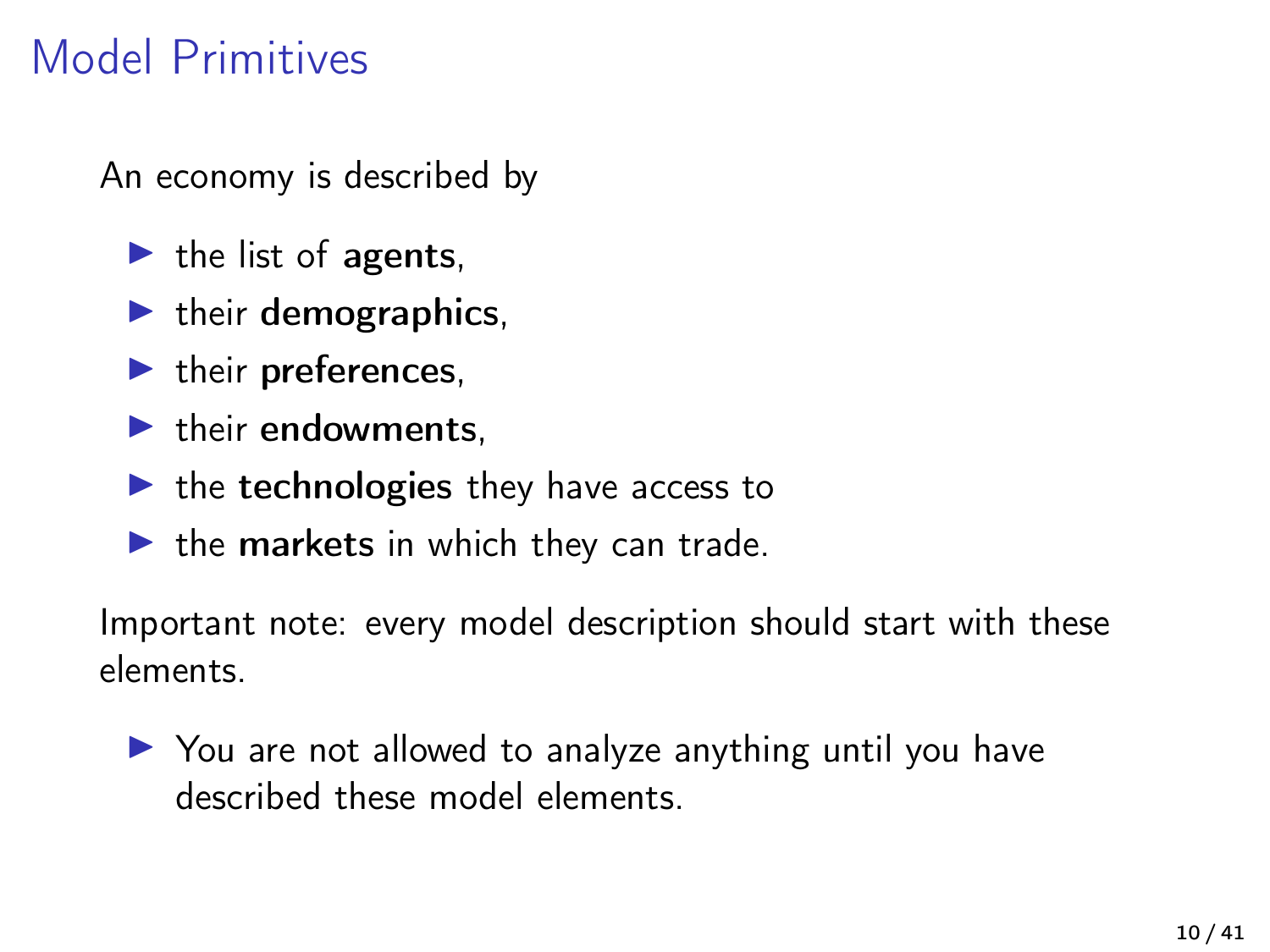Individual behavior is the result of an optimization problem.

 $\triangleright$  e.g., maximize utility subject to budget constraints

Agents have rational expectations.

- $\blacktriangleright$  They understand how the economy works.
- $\blacktriangleright$  Their expectations are the best possible forecasts.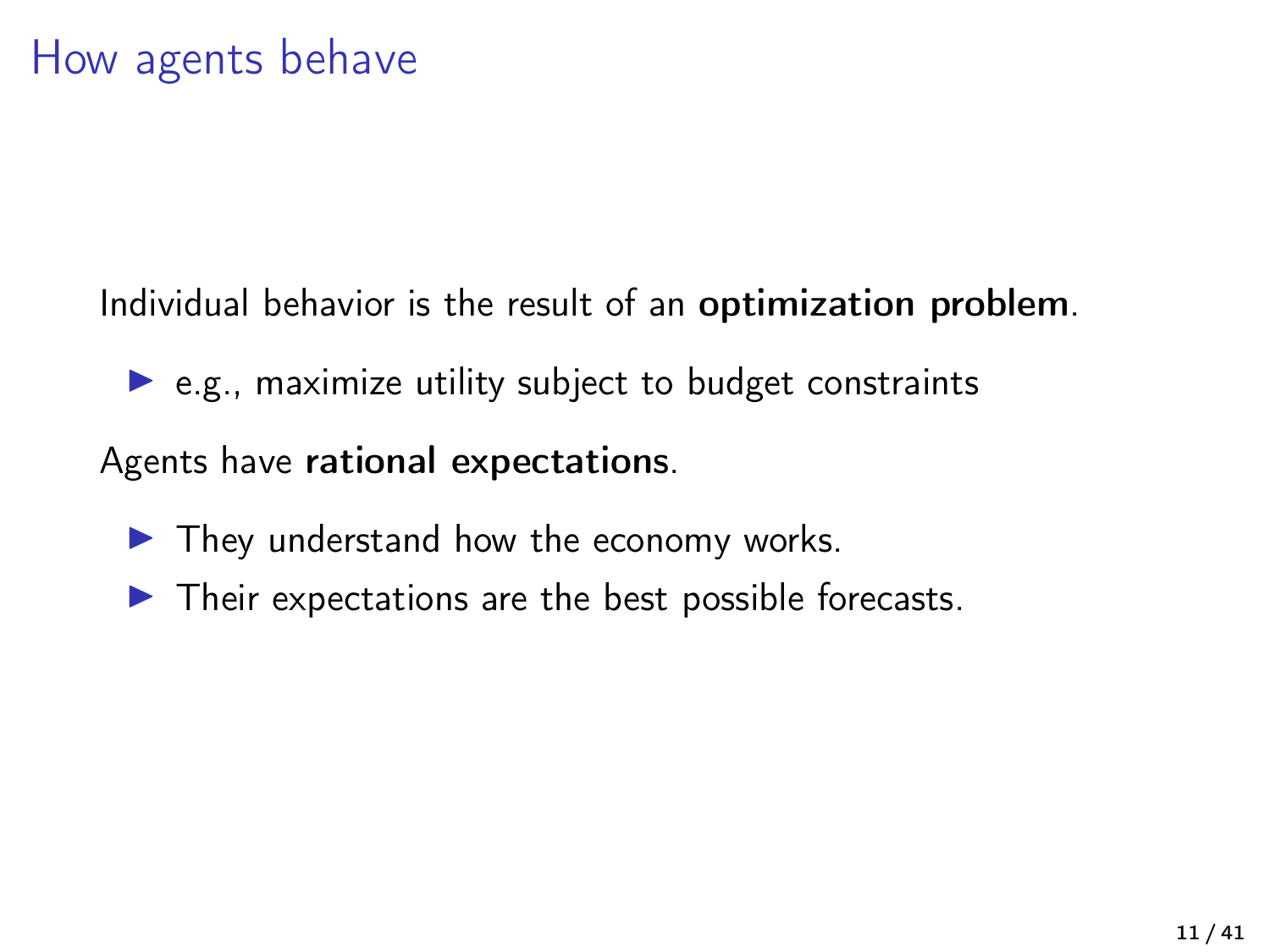### **Digression**

Are people really this rational? Related: What is economics?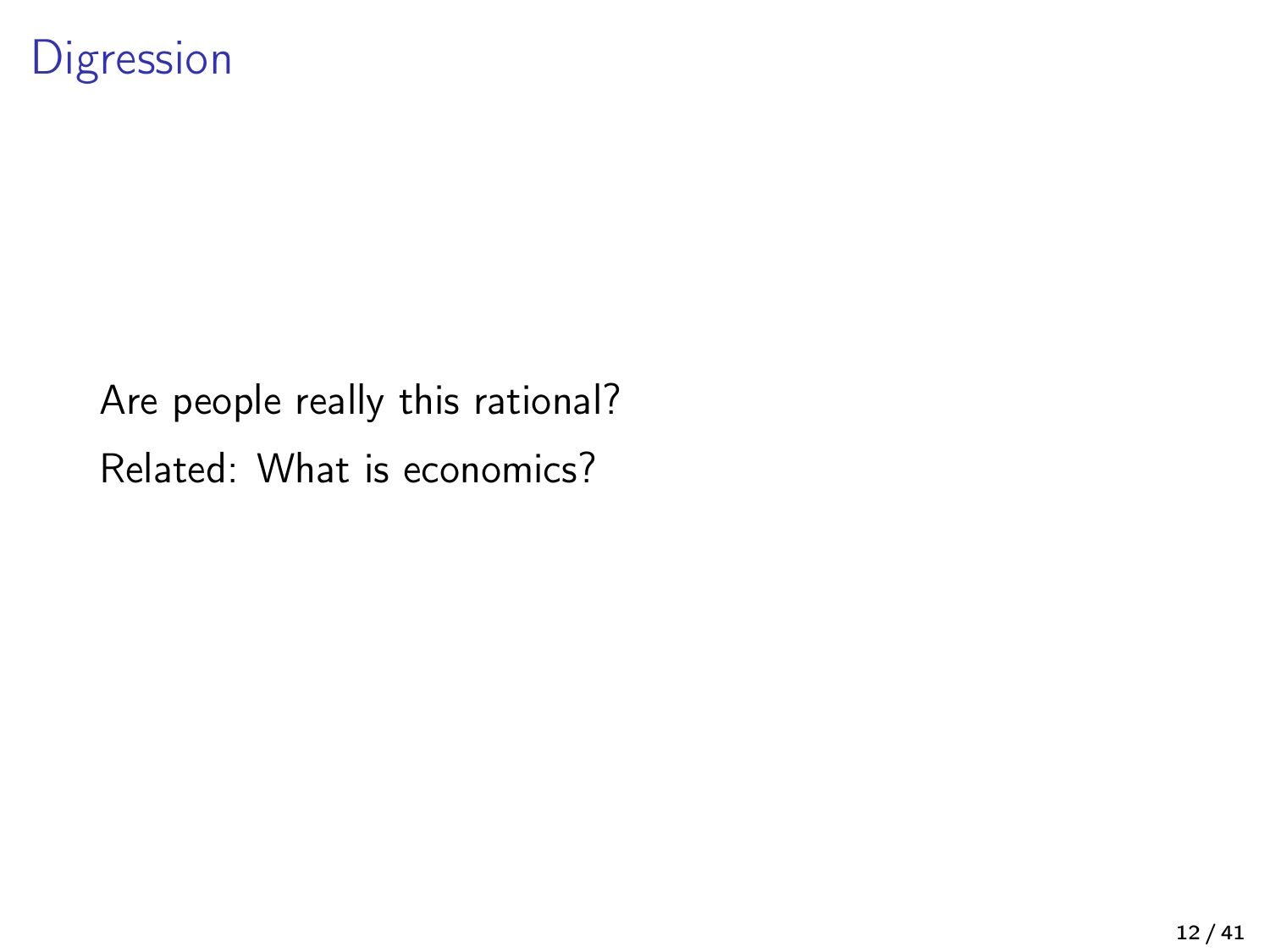### Competitive Equilibrium

Once we put all the pieces together and let agents interact in markets, we get a Competitive Equilibrium.

A key skill we will learn:

How to translate the description of an economy into a set of equations that characterize the competitive equilibrium.

### Definition

A competitive equilibrium is an allocation (a list of quantities) and a price system (a list of prices) such that

- the quantities solve all agents' problems, given the prices;
- all markets clear.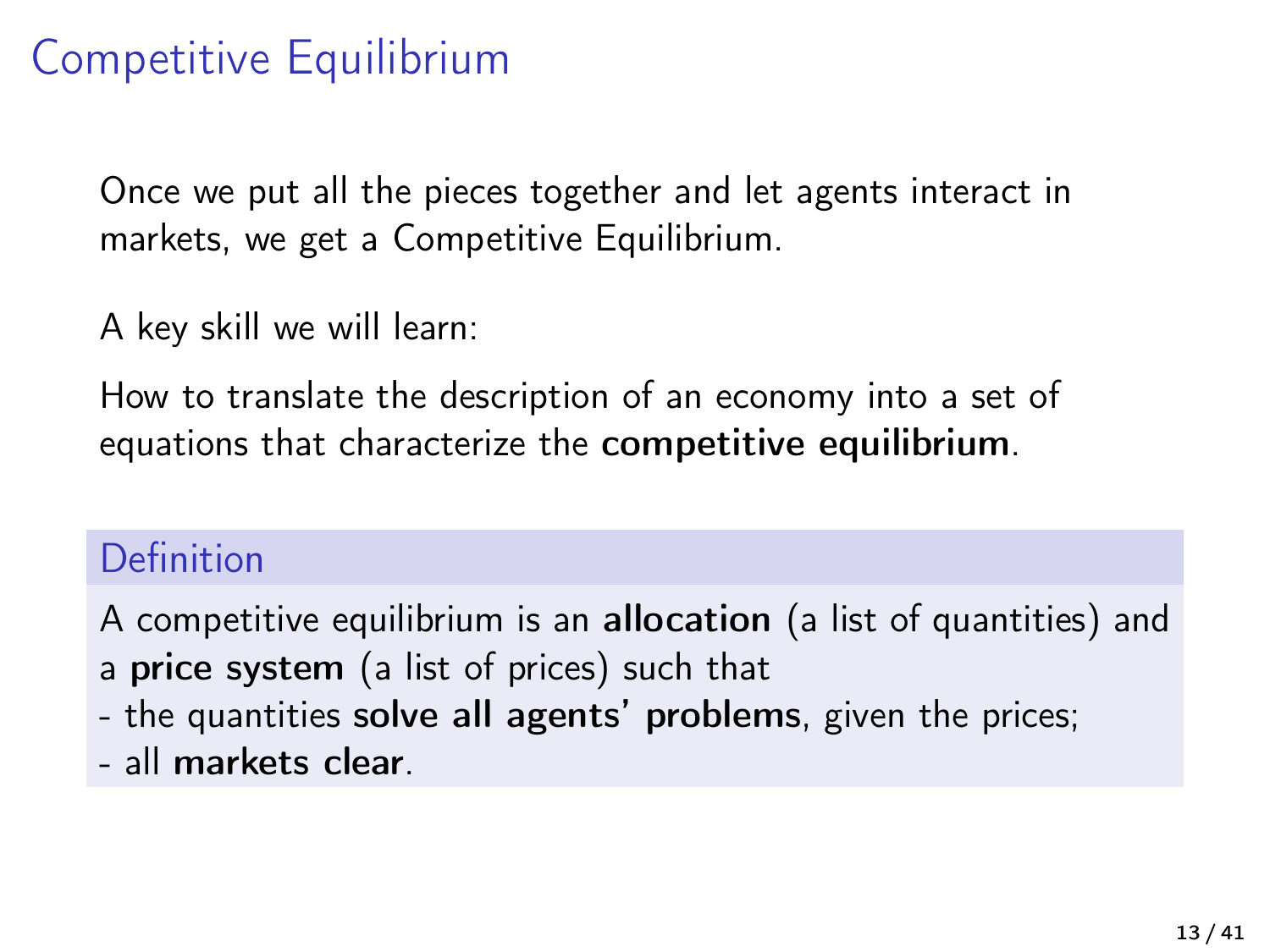How to Set Up a Competitive Equilibrium

#### Steps:

- 1. Describe the economy
- 2. Solve each agent's problem
- 3. State the market clearing conditions
- 4. Define an equilibrium

All of this is really mechanical.

The hard part is to say something about what the equilibrium looks like.

(Ask your computer.)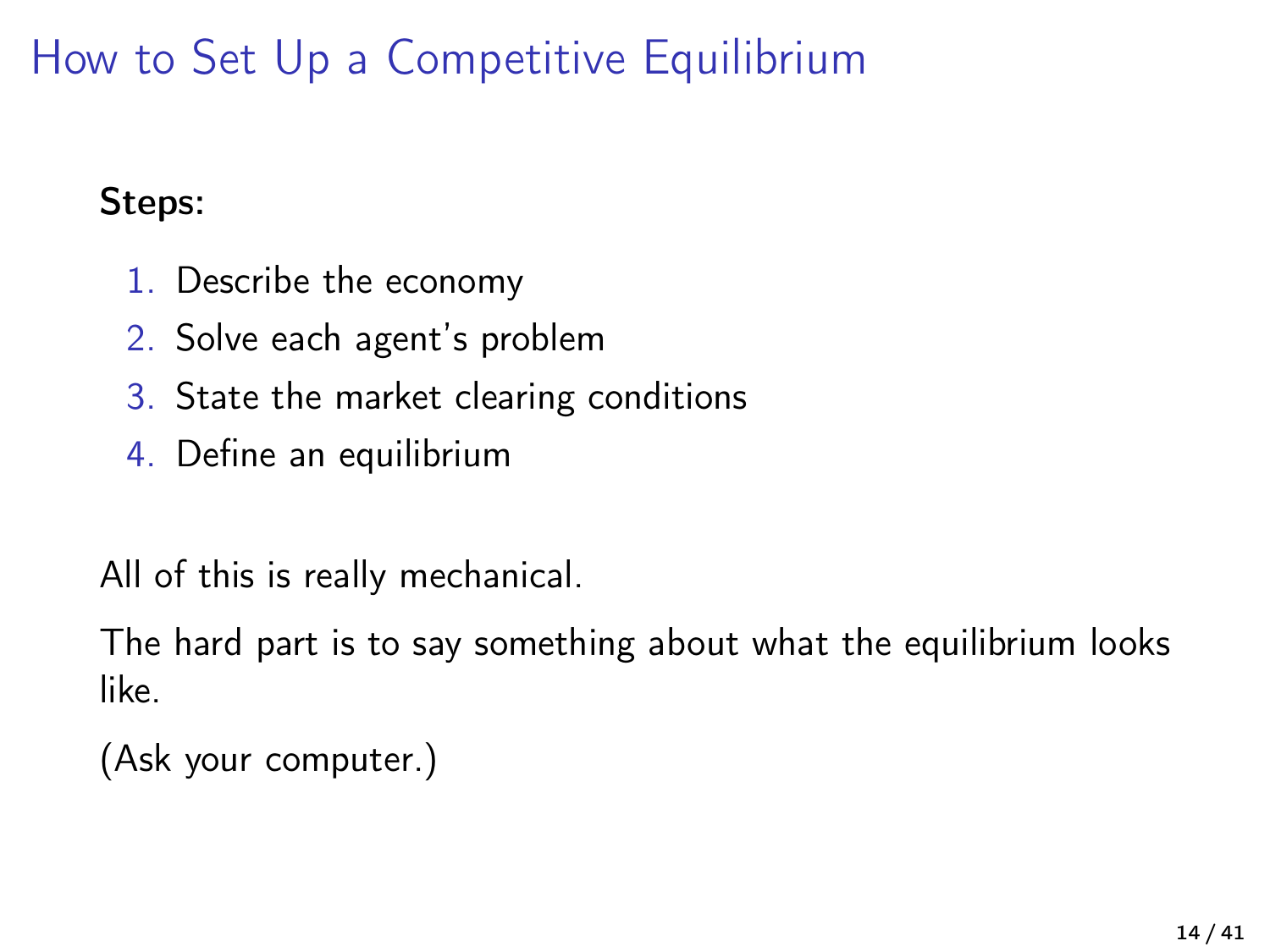- 1. List the agents (households, firms).
- 2. For each agent define:
	- **I** Demographics: e.g., population grows at rate *n*.
	- **Preferences**: e.g., households maximize utility  $u(c)$ .
	- **Findowments**: e.g., each household has one unit of time each period.
	- **Fechnologies**: e.g., output is produced using  $f(k)$ .
- 3. Define the markets in which agents interact.
	- $\blacktriangleright$  E.g., households work for firms; households purchase goods from firms.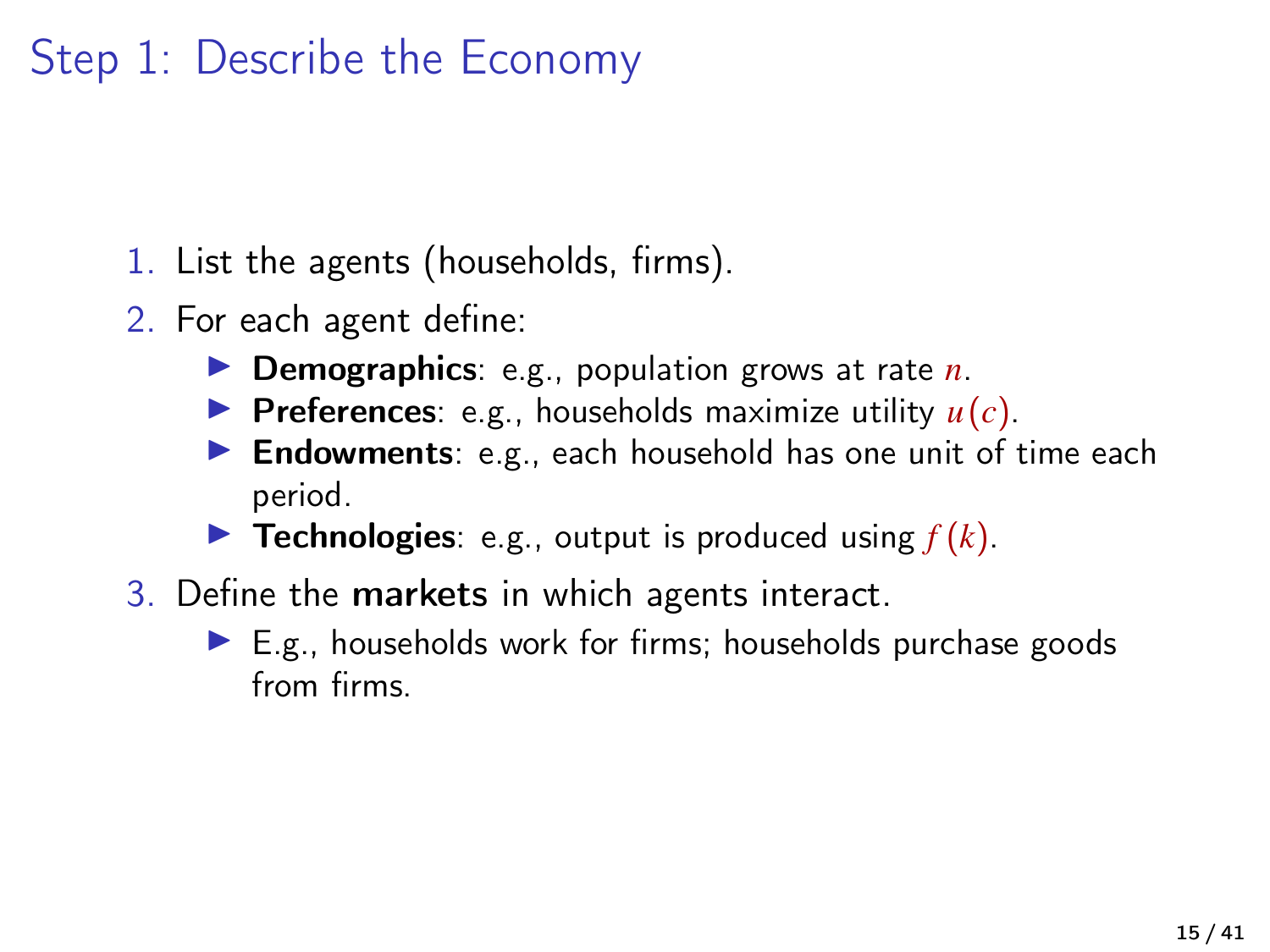### Step 2: Solve Each Agent's Problem

Write down the maximization problem each agent solves.

Derive a set of equations that determine the agent's choice variables.

- $\blacktriangleright$  E.g.: A consumption function, saving function.
- $\triangleright$  We call these policy functions or decision rules.

#### Example

A household chooses *c* and *s* to maximize utility, subject to a budget constraint. Policy rules:  $c = f(y, p)$  and  $s = g(y, p)$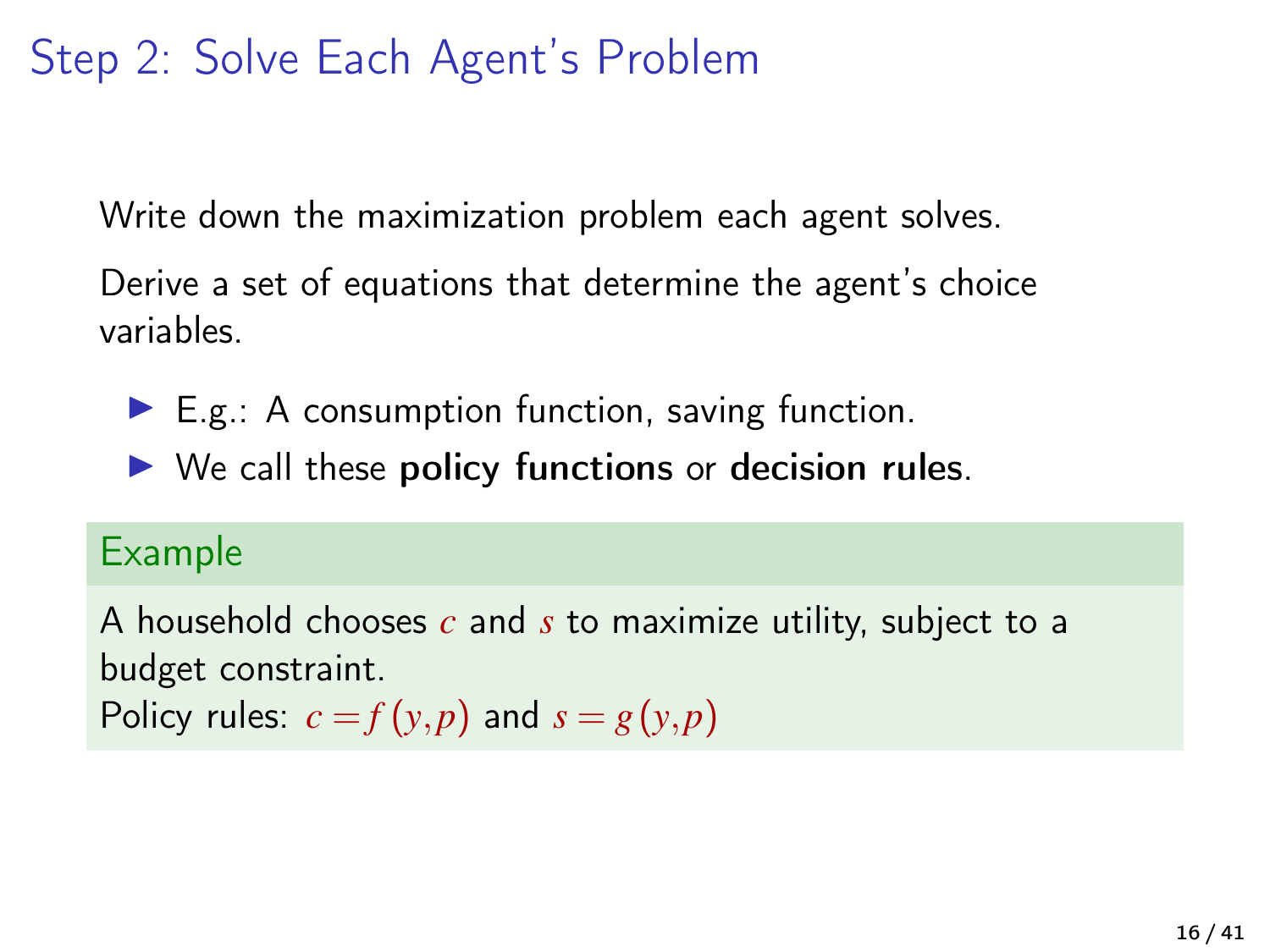# Step 3: Market Clearing

For each market, calculate supply and demand by each agent.

- Aggregate supply  $= \sum$  individual supplies.
- Aggregate demand  $= \sum$  individual demands.

Market clearing is simply:

 $\blacktriangleright$  Aggregate supply  $=$  aggregate demand.

### Tip

The market clearing condition for apples contains only quantities of apples.

If there are prices or bananas, it's wrong.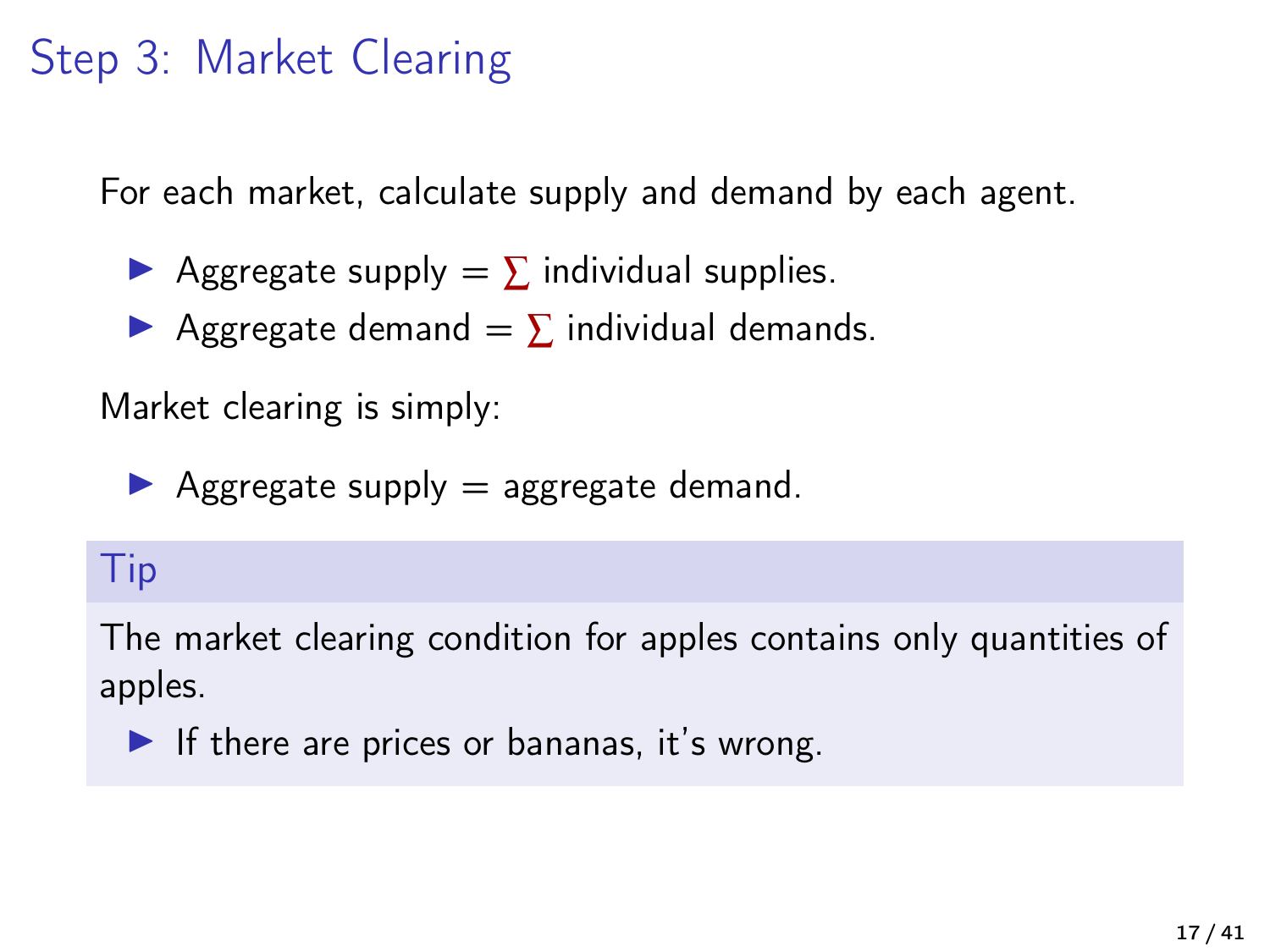# Step 4: Define the Equilibrium

From steps 2-3:

Collect all endogenous objects

 $\blacktriangleright$  e.g., consumption, output, wage rate, ...

Collect all equations

- $\blacktriangleright$  first order conditions or policy functions
- $\blacktriangleright$  market clearing conditions

You should have *N* equations that could (in principle) be solved for *N* endogenous objects

 $\blacktriangleright$  prices

 $\blacktriangleright$  quantities (the allocation)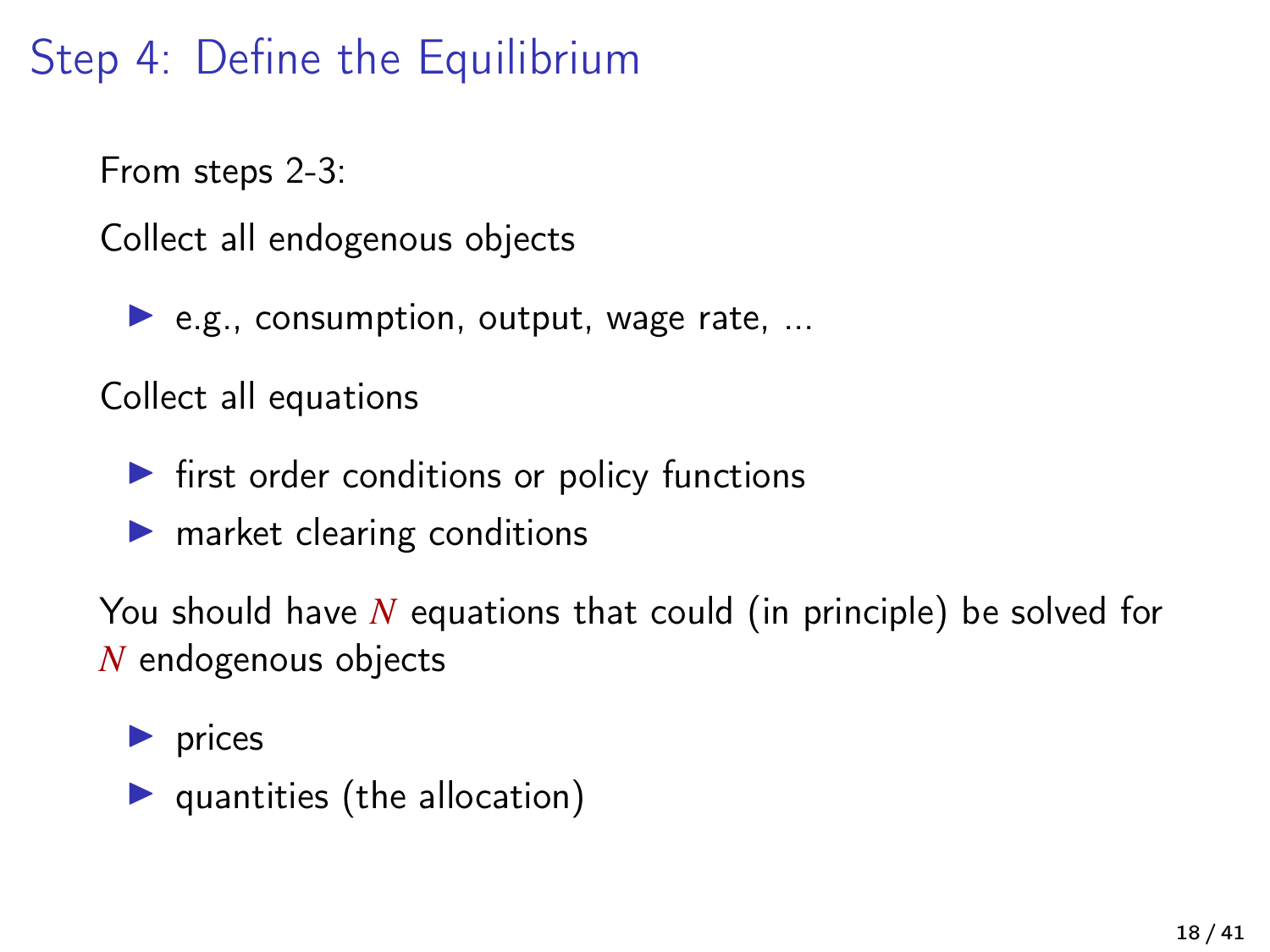What do we gain from this approach?

### Consistency:

- $\triangleright$  Aggregate relationships by construction satisfy individual constraints.
- $\blacktriangleright$  Example: the aggregate consumption function cannot violate any person's budget constraint.

#### Transparency:

 $\blacktriangleright$  The assumptions about the fundamentals are clearly stated.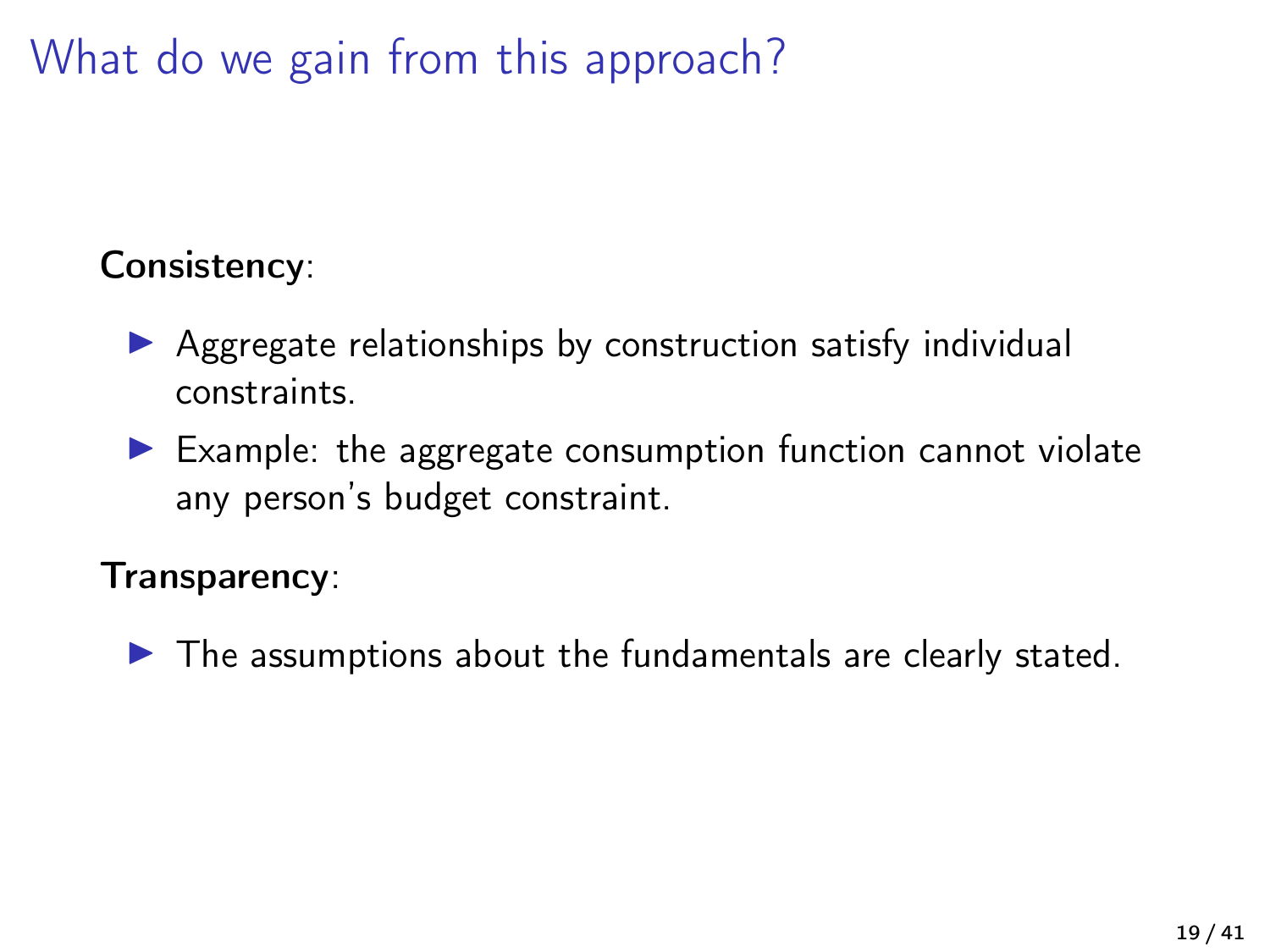What do we gain from this approach?

### Non-arbitrary behavior:

- $\blacktriangleright$  In old macro, results depend on the assumed behavior.
- $\blacktriangleright$  In modern macro, behavior is derived.

#### Expectations:

- $\blacktriangleright$  Expectations are endogenous.
- $\blacktriangleright$  They are automatically consistent with the way the economy behaves.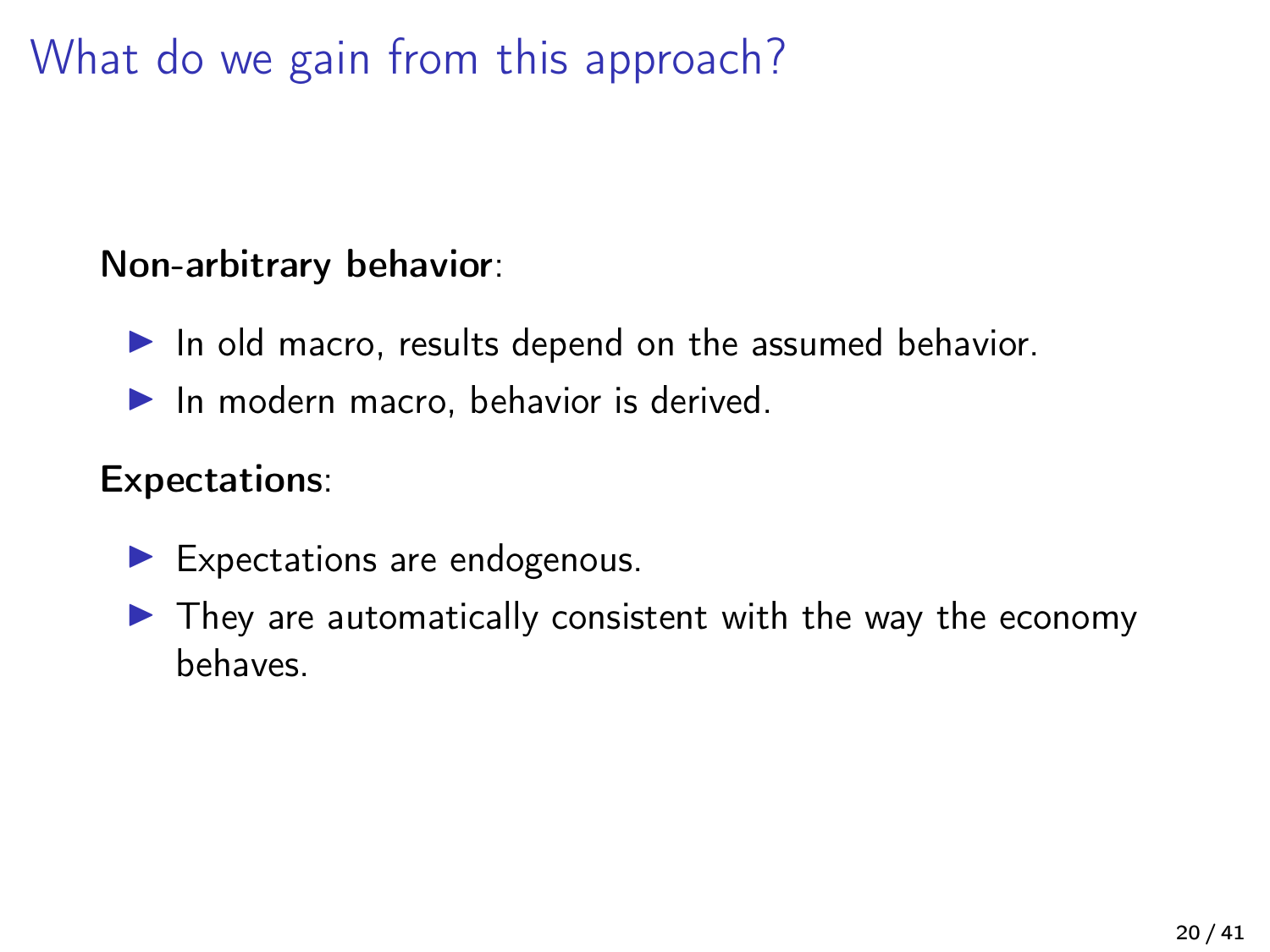What do we gain from this approach?

### Welfare:

It is possible to figure out how a policy change affects the welfare (utility) of each agent.

Testing:

 $\triangleright$  Models can be tested against micro data.

Micro and macro become the same thing.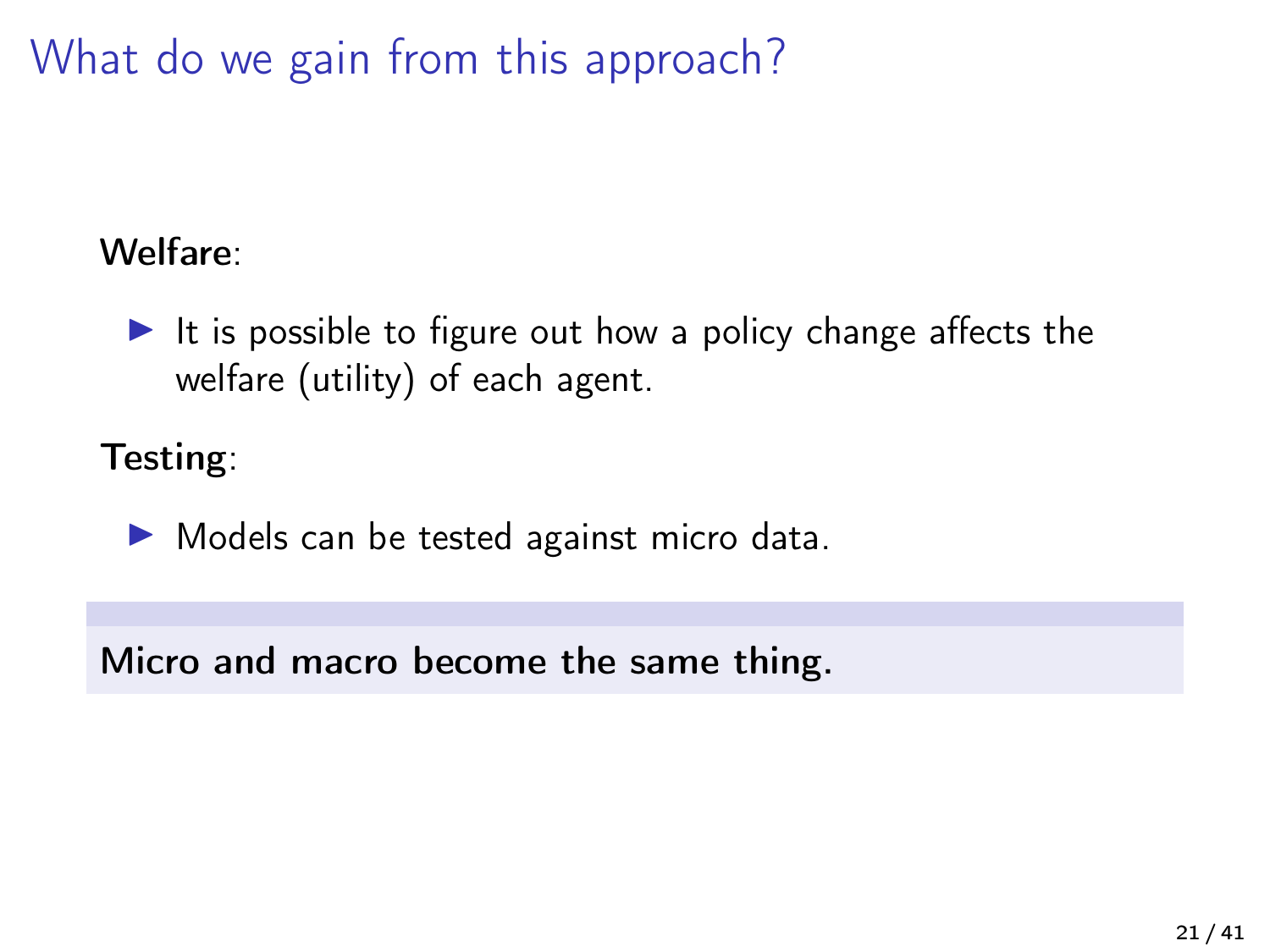# Static example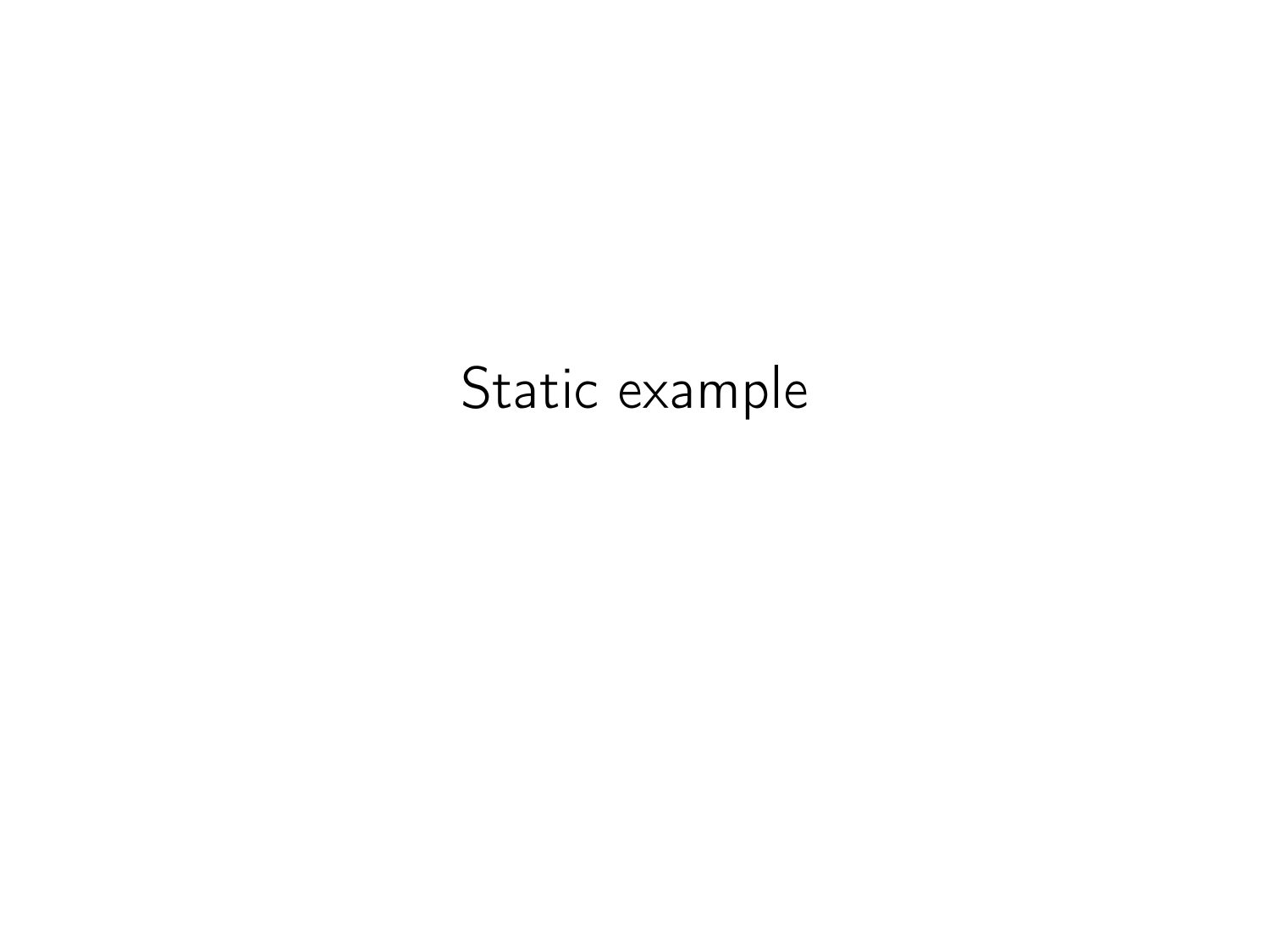# Static Example

- $\triangleright$  We study a very simple one period economy.
- $\blacktriangleright$  There are many identical households.
- $\blacktriangleright$  They receive endowments which they eat in each period.
- $\triangleright$  Nothing interesting happens in this economy it merely illustrates the method.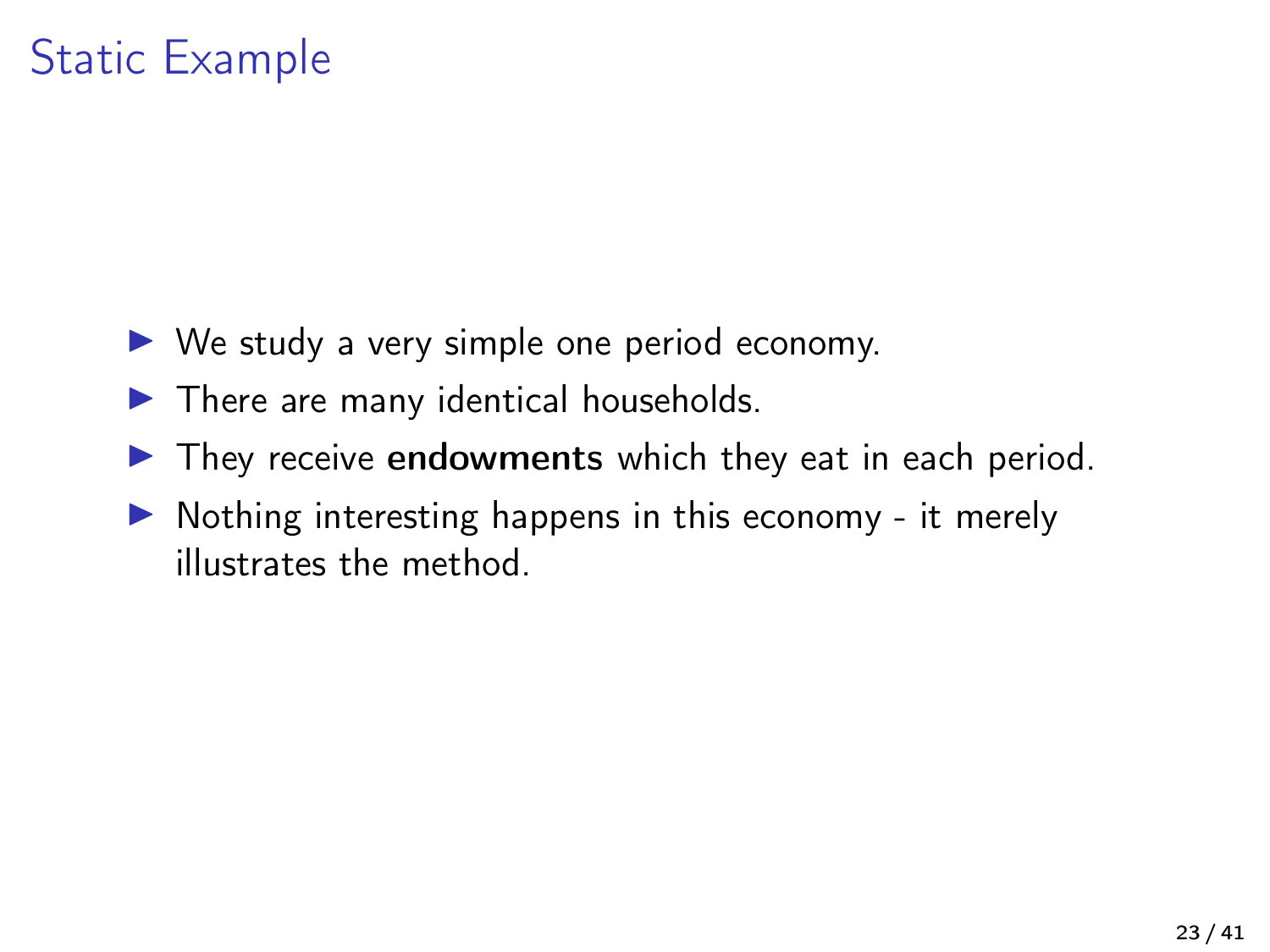#### Demographics:

- $\blacktriangleright$  There are *N* identical households.
- $\blacktriangleright$  They live for one period.
- For now, there are no other agents (firms, government,  $\dots$ ).

### Preferences:

 $\blacktriangleright$  Households value consumption of two goods according to a utility function  $u(c_1, c_2)$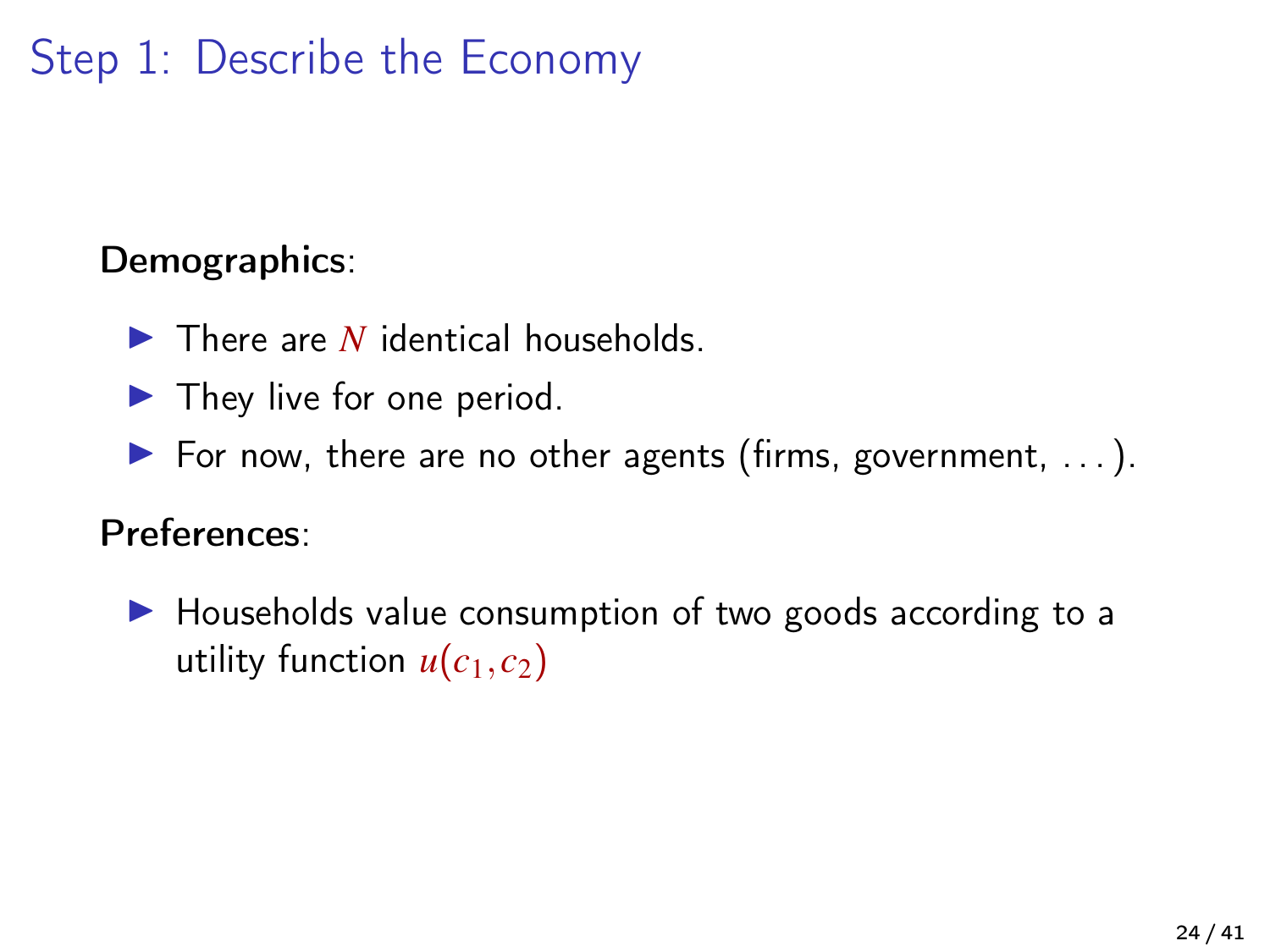### Endowments:

Each agent receives endowments of the two goods  $(e_1, e_2)$ .

### Technology:

 $\blacktriangleright$  There is no production. Endowments cannot be stored.

Resource constraint:  $Ne_1 = Nc_1$  and  $Ne_2 = Nc_2$ .

### Tip

A technology is always described by a resource constraint that equates how much stuff is made with how much stuff is used. Resource constraints usually become market clearing conditions in equilibrium.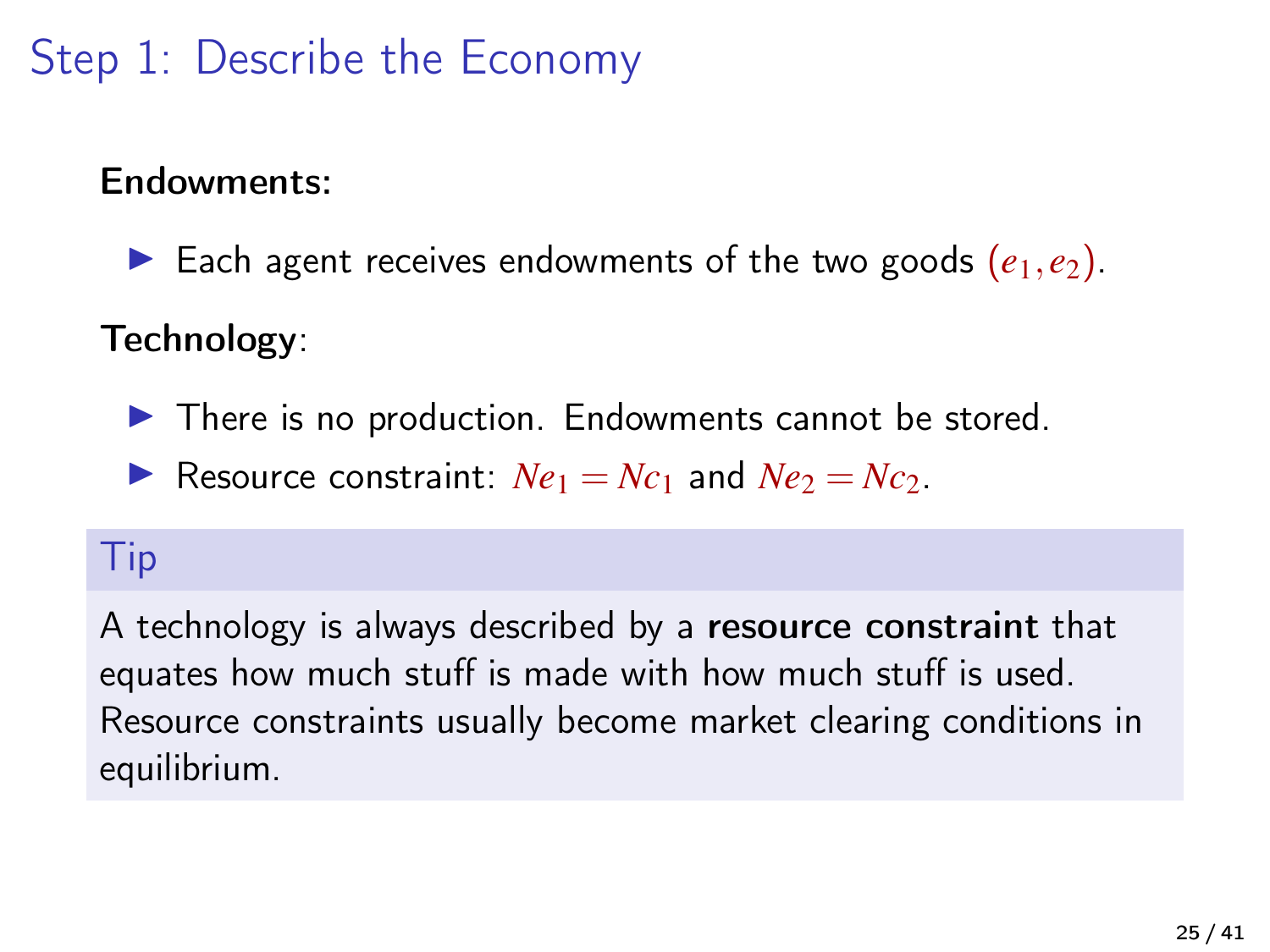#### Markets:

 $\blacktriangleright$  There are competitive markets for the two goods

 $\blacktriangleright$  The prices of the two goods are  $p_1$  and  $p_2$ .

What are prices denoted in?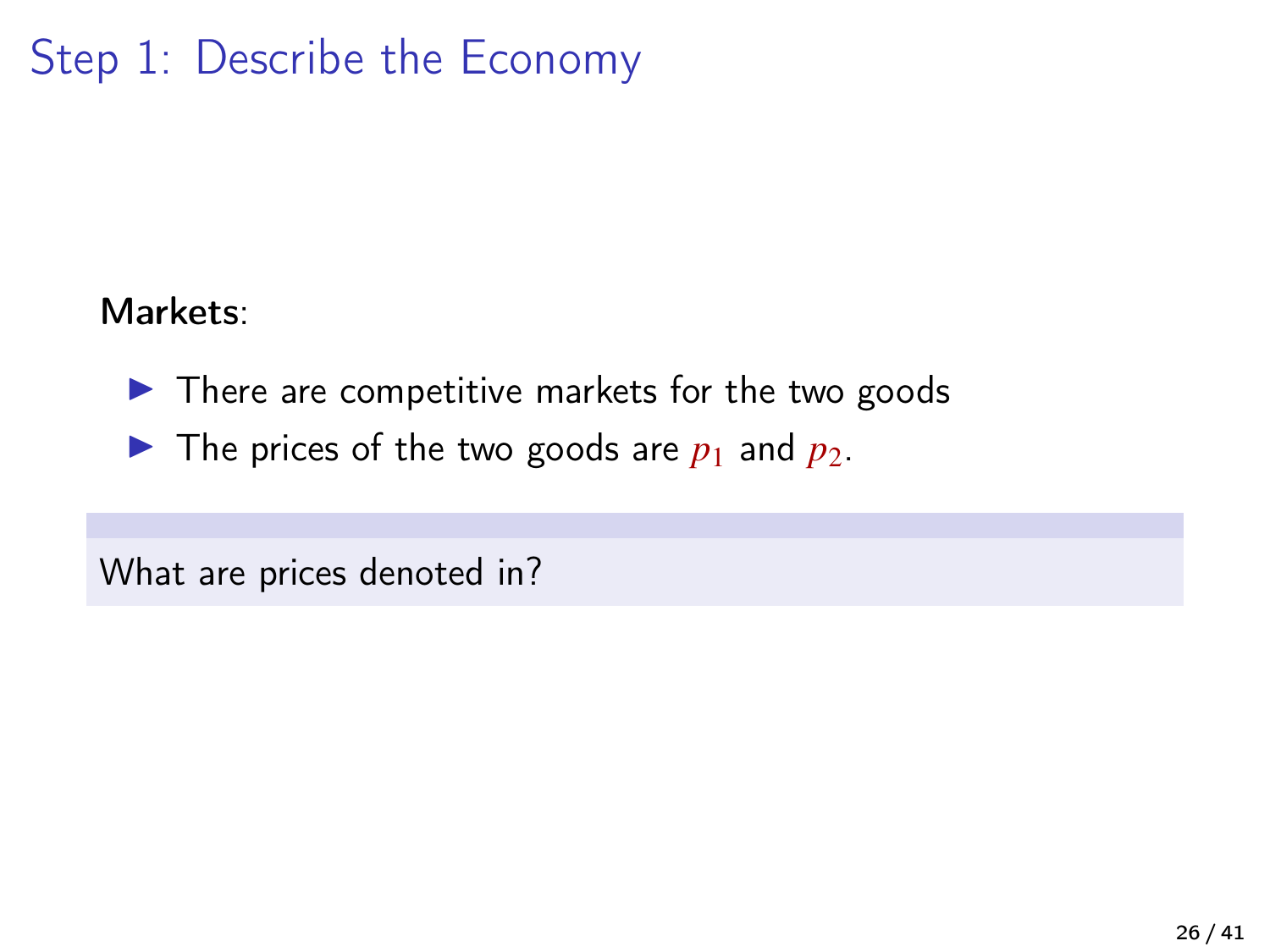### Step 2: Solve each Agent's Problem

There is only one agent: the household.

Households maximize  $u(c_1, c_2)$  subject to a budget constraint.

State variables the household takes as given:

- **If** market prices for the two goods,  $p_1$  and  $p_2$ .
- **P** endowments  $e_1$  and  $e_2$ .

The **choice variables** are  $c_1$  and  $c_2$ .

- $\triangleright$  We can normalize the price of one good to one (numeraire):  $p_1 = 1$ .
- $\triangleright$  Call the relative price  $p = p_2/p_1$ .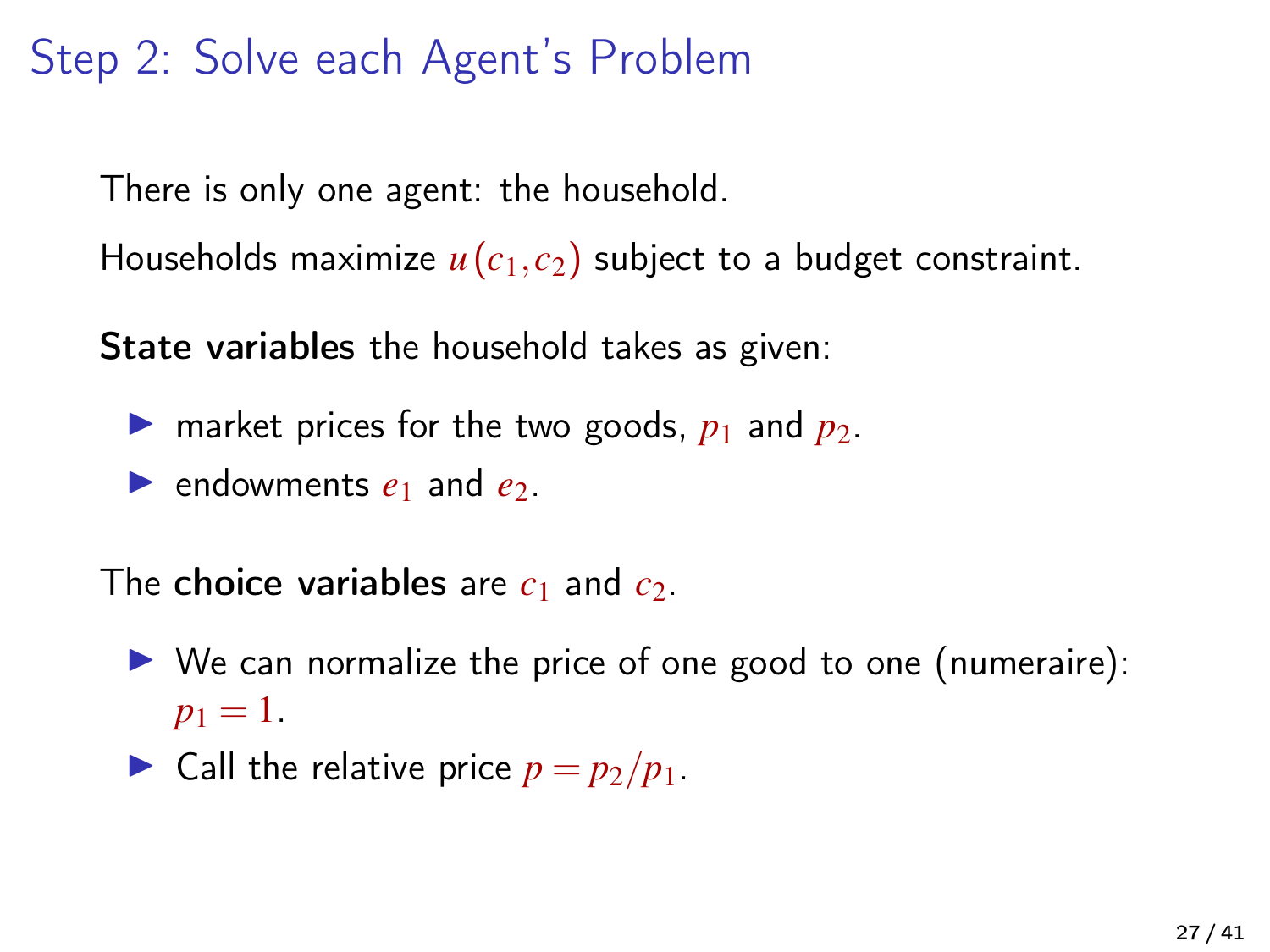Budget constraint: Value of endowments  $=$  value of consumption. The household solves the problem:

> $maxu(c_1, c_2)$ *s.t.*  $c_1 + p c_2 = e_1 + p e_2$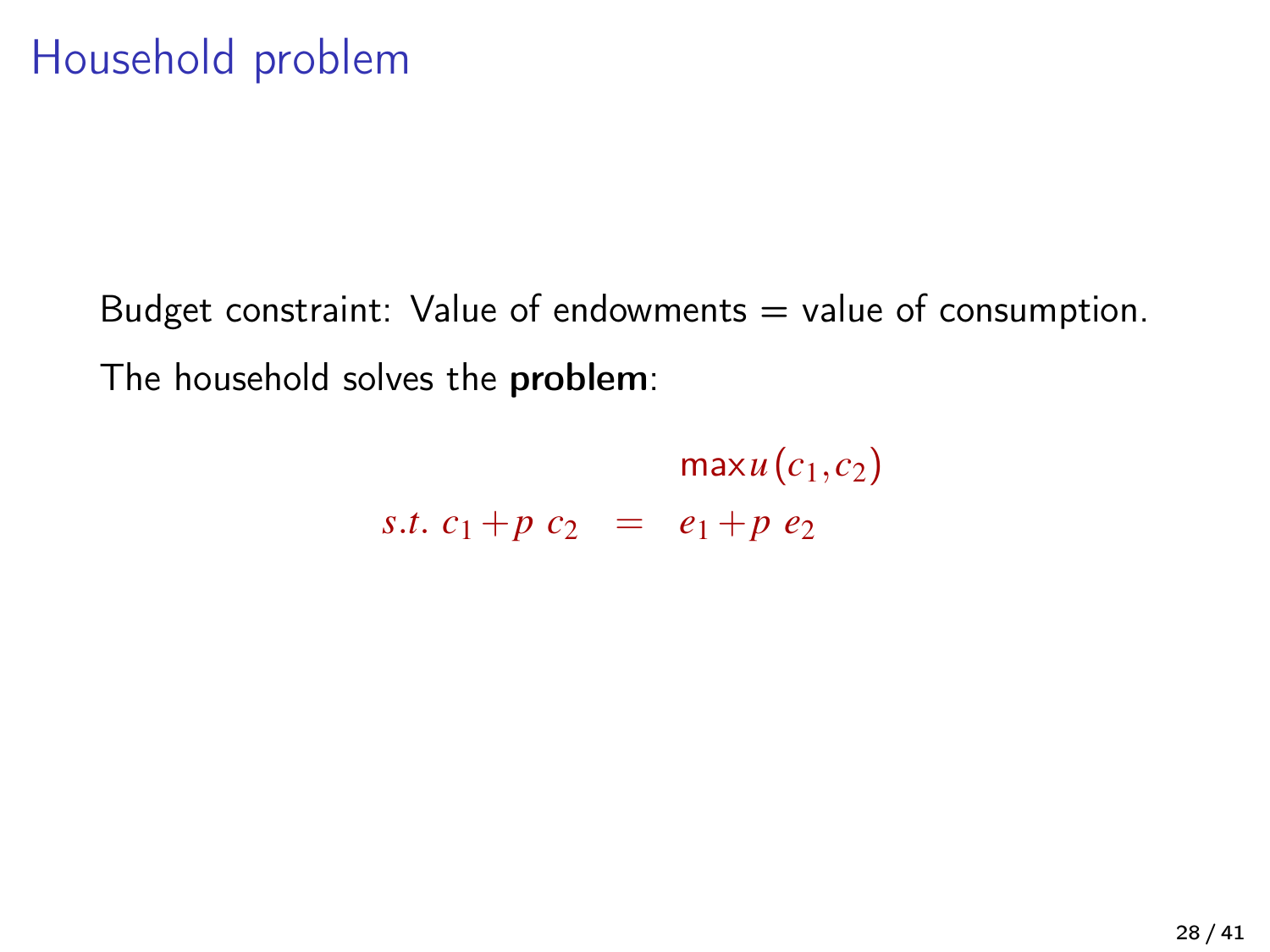### Solving the household problem

A solution to the household problem is a pair  $(c_1, c_2)$ .

 $\blacktriangleright$  To find the optimal choices set up a Lagrangean:

$$
\Gamma = u(c_1, c_2) + \lambda [e_1 + p e_2 - c_1 - p c_2]
$$

 $\blacktriangleright$  It would actually be easier to substitute the constraint into the objective function and solve the unconstrained problem

$$
\max u(e_1 + p \ e_2 - p \ c_2, c_2)
$$

but the Lagrangean is instructive.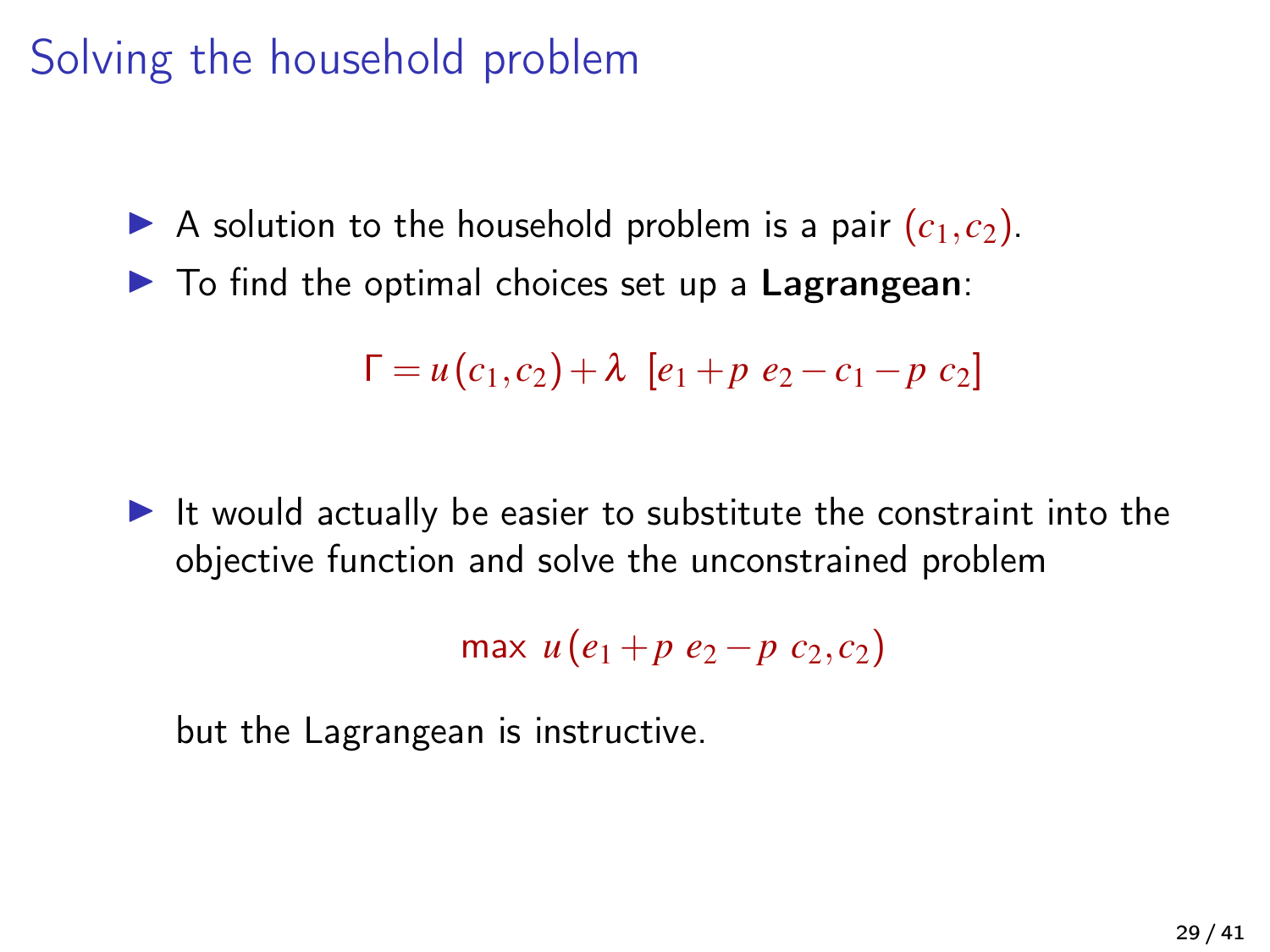Household first-order conditions

### $\blacktriangleright$  The first order conditions are

$$
\partial \Gamma / \partial c_i = u_i(c_1, c_2) - \lambda p_i = 0 \tag{1}
$$

- $\triangleright$  The multiplier  $\lambda$  has a useful interpretation: It is the marginal utility of relaxing the constraint a bit, i.e. the marginal utility of wealth.
- $\blacktriangleright$  The solution to the household problem is then a vector  $(c_1, c_2, \lambda)$  that solves
	- $\triangleright$  2 FOCs
	- $\blacktriangleright$  the budget constraint.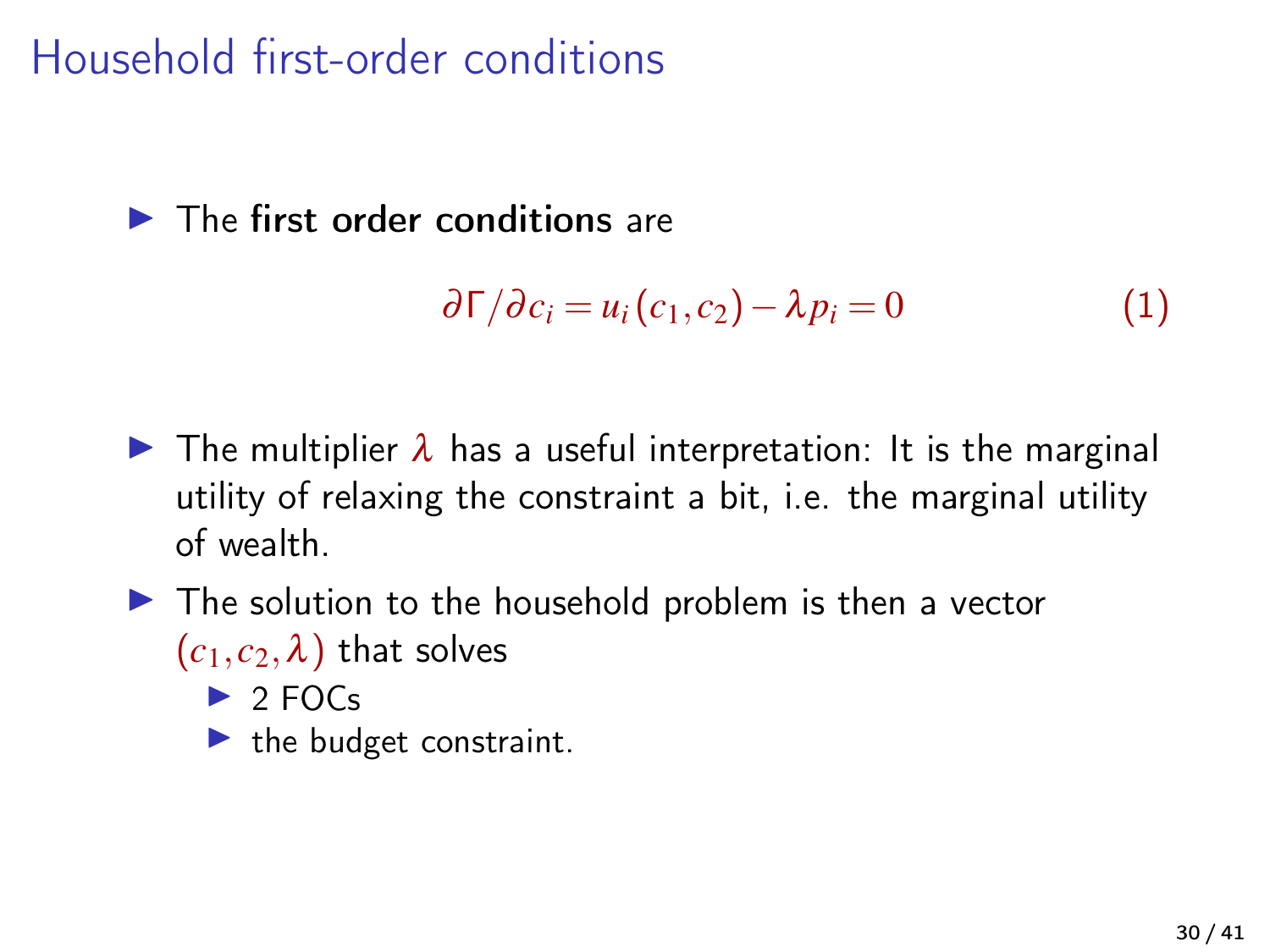# Some tips

- $\triangleright$  Always explicitly state what variables constitute a solution and which equations do they have to satisfy.
	- $\triangleright$  This makes it easy to keep track of the pieces that go into the competitive equilibrium.
- ▶ You should have a FOC for each choice variable and all the constraints.
- $\blacktriangleright$  Make sure you have the same number of variables and equations.
- $\triangleright$  When you write down an equation, pause and think.
	- $\triangleright$  Make sure you understand what the equation says in words.
	- If you cannot make sense of it, it's probably wrong!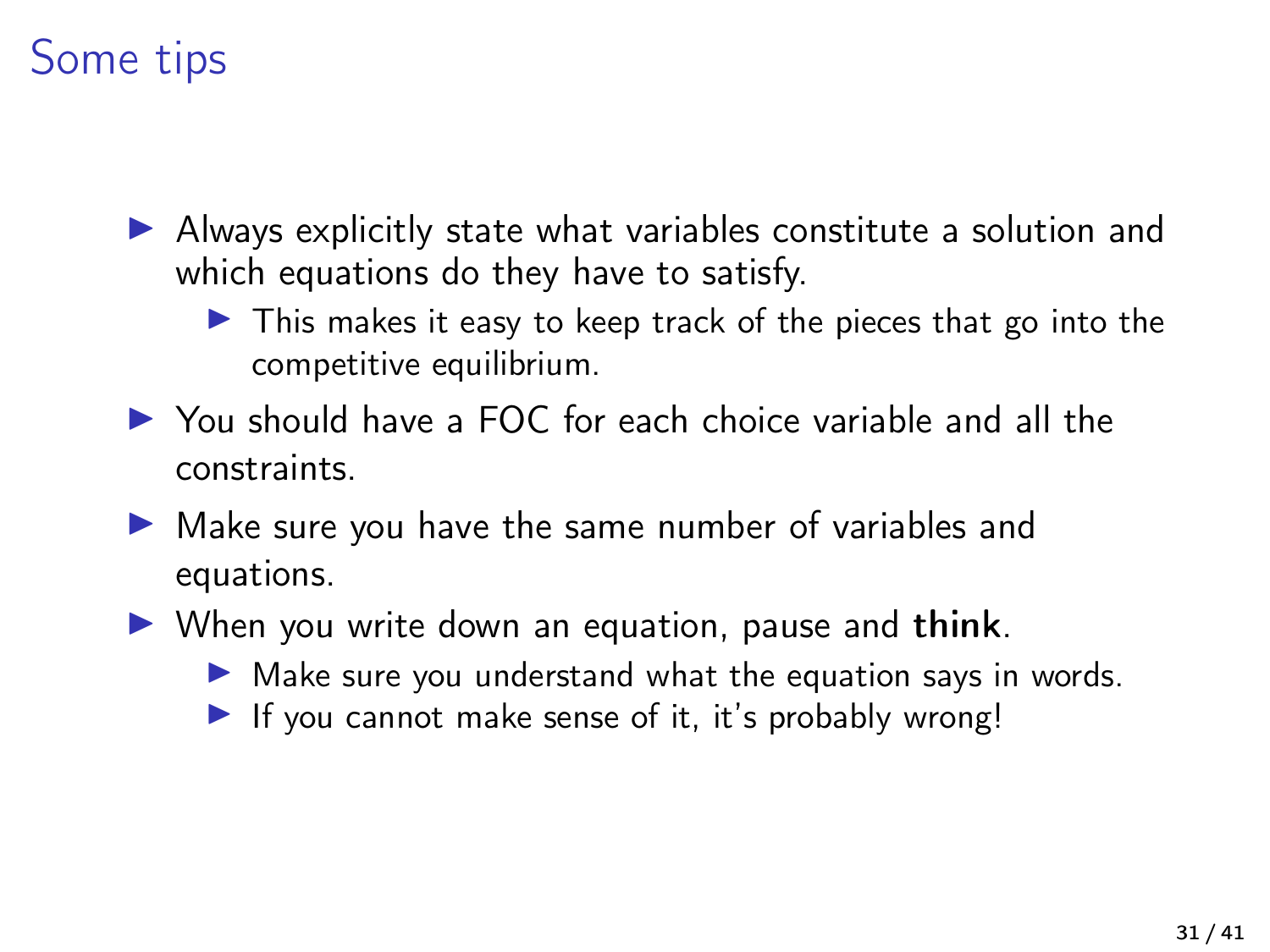# Simplify the optimality conditions

It is useful to substitute out the Lagrange multiplier  $\lambda$ .

 $\blacktriangleright$  The ratio of the FOCs implies

<span id="page-31-0"></span>
$$
u_2/u_1 = p \tag{2}
$$

- $\blacktriangleright$  This is the familiar tangency condition: marginal rate of substitution equals relative price. [Graph]
- $\triangleright$  Now the solution is a pair  $(c_1, c_2)$  that satisfies [\(2\)](#page-31-0) and the budget constraint.
- $\triangleright$  Note: I can keep the Lagrange multiplier or drop it. If I keep it, I also need to keep another equation (e.g., the FOC for  $c_1$ ).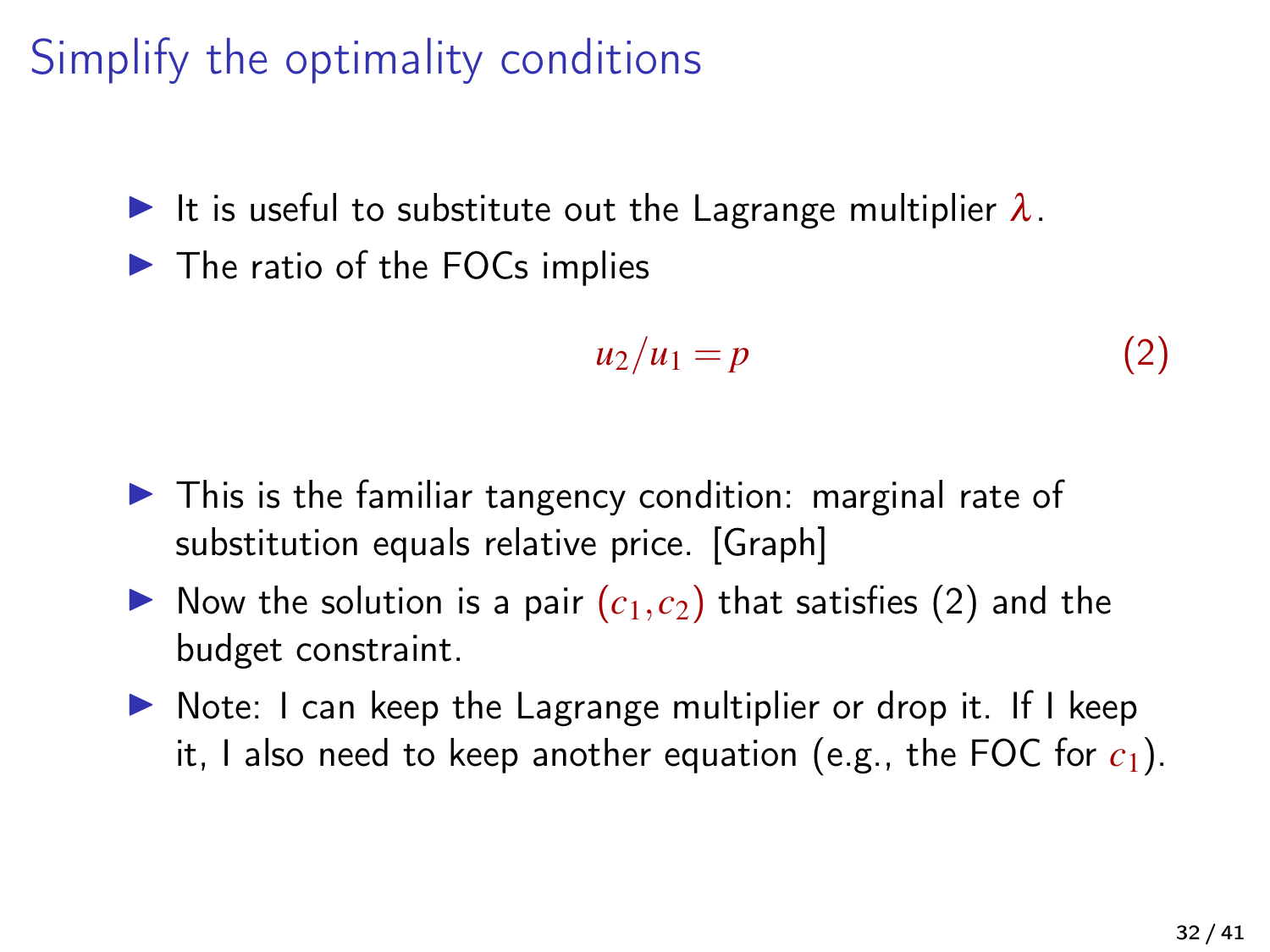# Log utility example

 $\blacktriangleright$  Assume log utility:

 $u(c_1, c_2) = \ln(c_1) + \beta \ln(c_2)$ 

 $\blacktriangleright$  Then the problem can be solved in closed form:

$$
\frac{u_2}{u_1} = \beta \frac{c_1}{c_2} = p
$$

 $\triangleright$  Substitute this back into the budget constraint:

$$
c_1 + \beta c_1 = W = e_1 + p e_2
$$
  

$$
c_1 = \frac{W}{1 + \beta}
$$
  

$$
c_2 = \frac{\beta W}{1 + \beta}
$$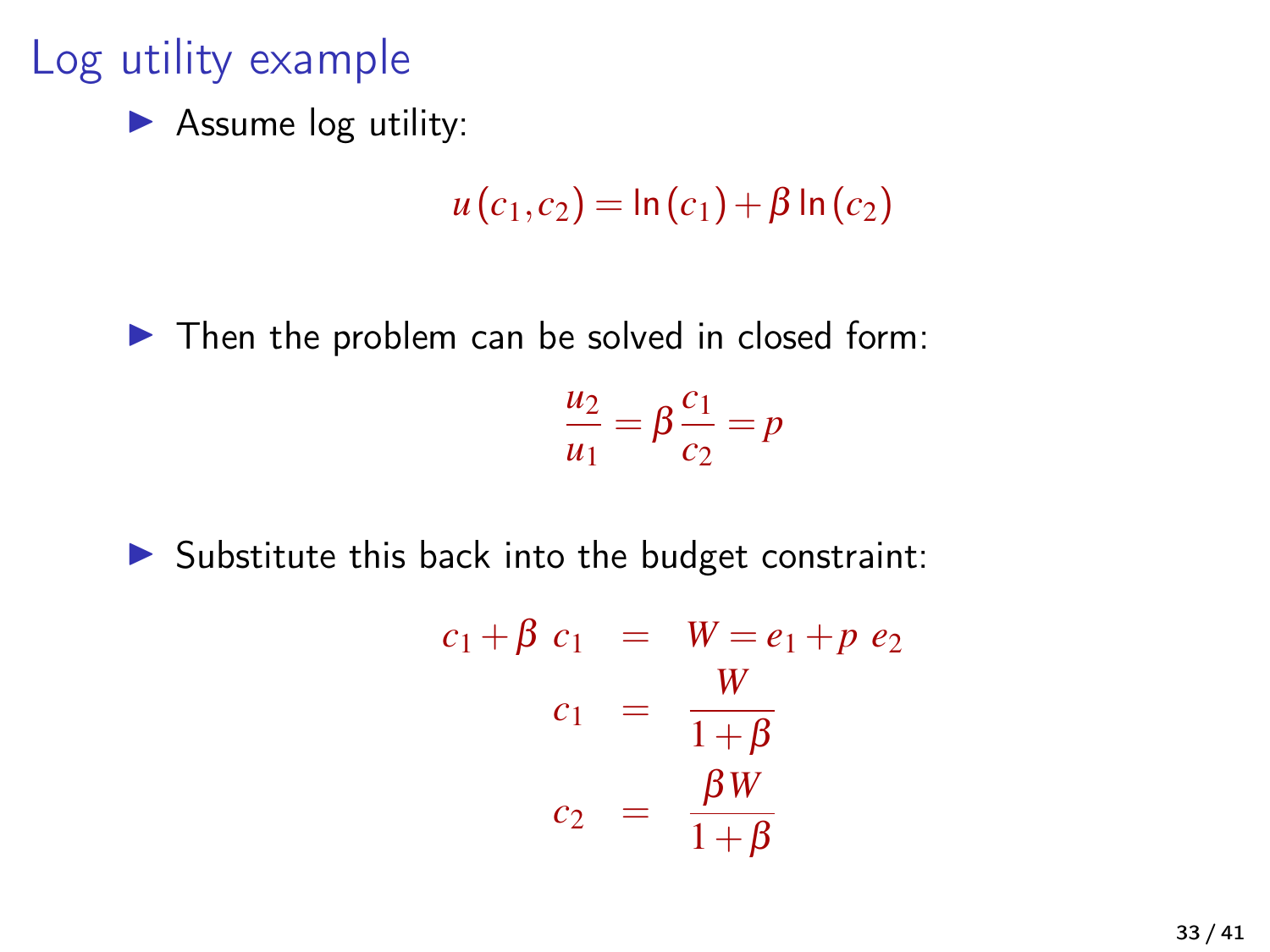# Log utility example

- $\triangleright$  Tip: This is a peculiar (and often very useful) feature of log utility: the expenditure shares are independent of p. The reason is exactly the same as that of constant expenditure shares resulting from a Cobb-Douglas production function: unit elasticity of substitution.
- $\triangleright$  Tip: Recall that taking a monotone transformation of  $\mu$ doesn't change the optimal policy functions. In particular, we can replace *u* by

 $u(c_1, c_2) = c_1 c_2^{\beta}$ 2

Convince yourself that this yields exactly the same consumption functions.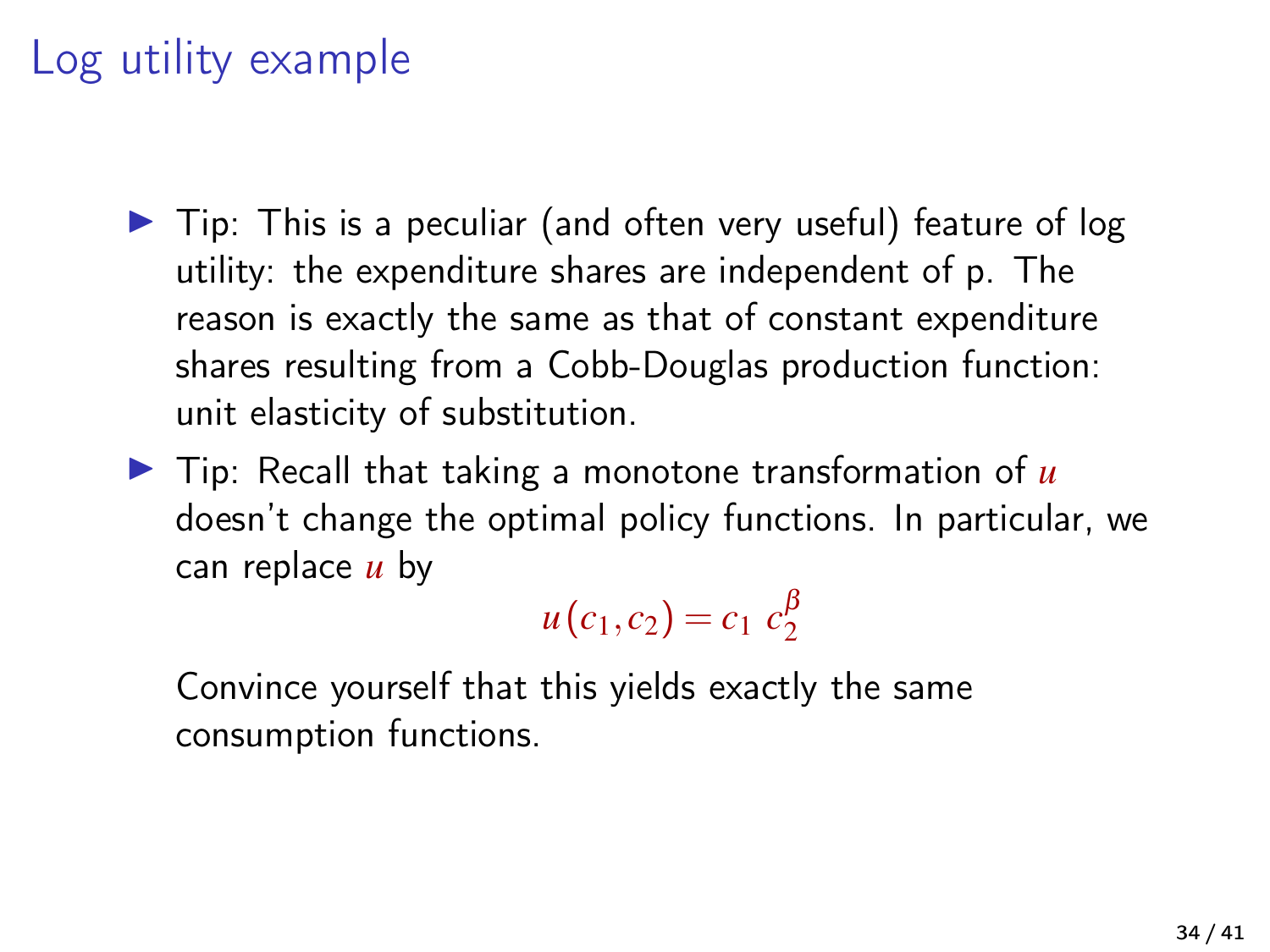### Step 3: Market Clearing

There are two markets (for goods 1 and 2).

 $\triangleright$  Why isn't there just 1 market where good 1 is traded for good 2?

Each agent

- $\triangleright$  supplies the endowments  $e_i$  and
- $\blacktriangleright$  demands consumption  $c_i$  in those markets.

Goods are traded for units of account.

I don't use the word money because there is no such thing in this economy.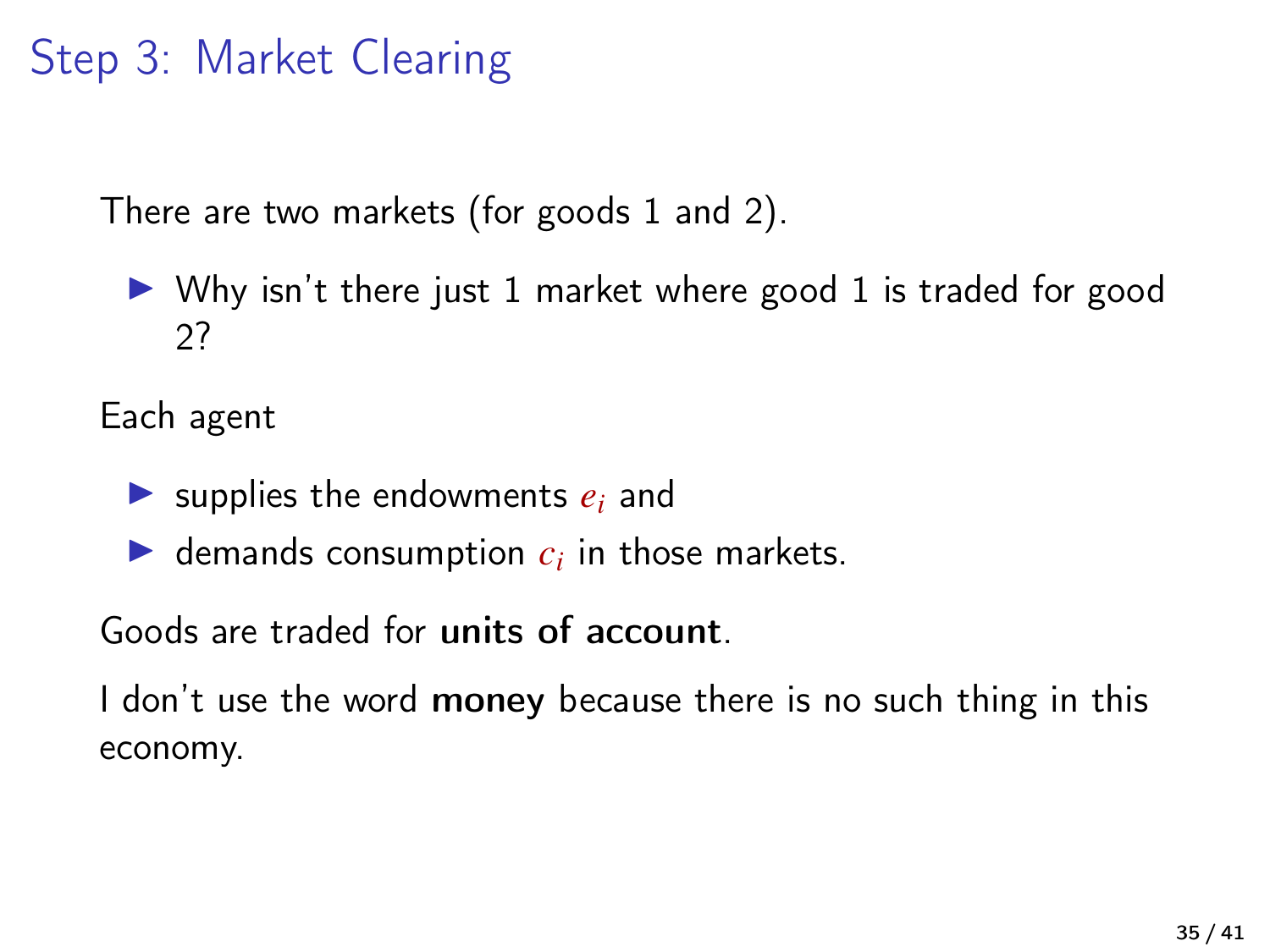### Market Clearing

The market clearing condition is

"aggregate supply = aggregate demand."

Aggregate supply is simply the sum of individual supplies:

$$
S_i = \sum_{h=1}^{N} e_i = N e_i \tag{3}
$$

Aggregate demand:

$$
D_i(p, e_1, e_2) = \sum_{h=1}^{N} c_i = N \ c_i(p, e_1, e_2)
$$
 (4)

Market clearing:

$$
c_i = e_i \tag{5}
$$

Everybody eats their own endowments.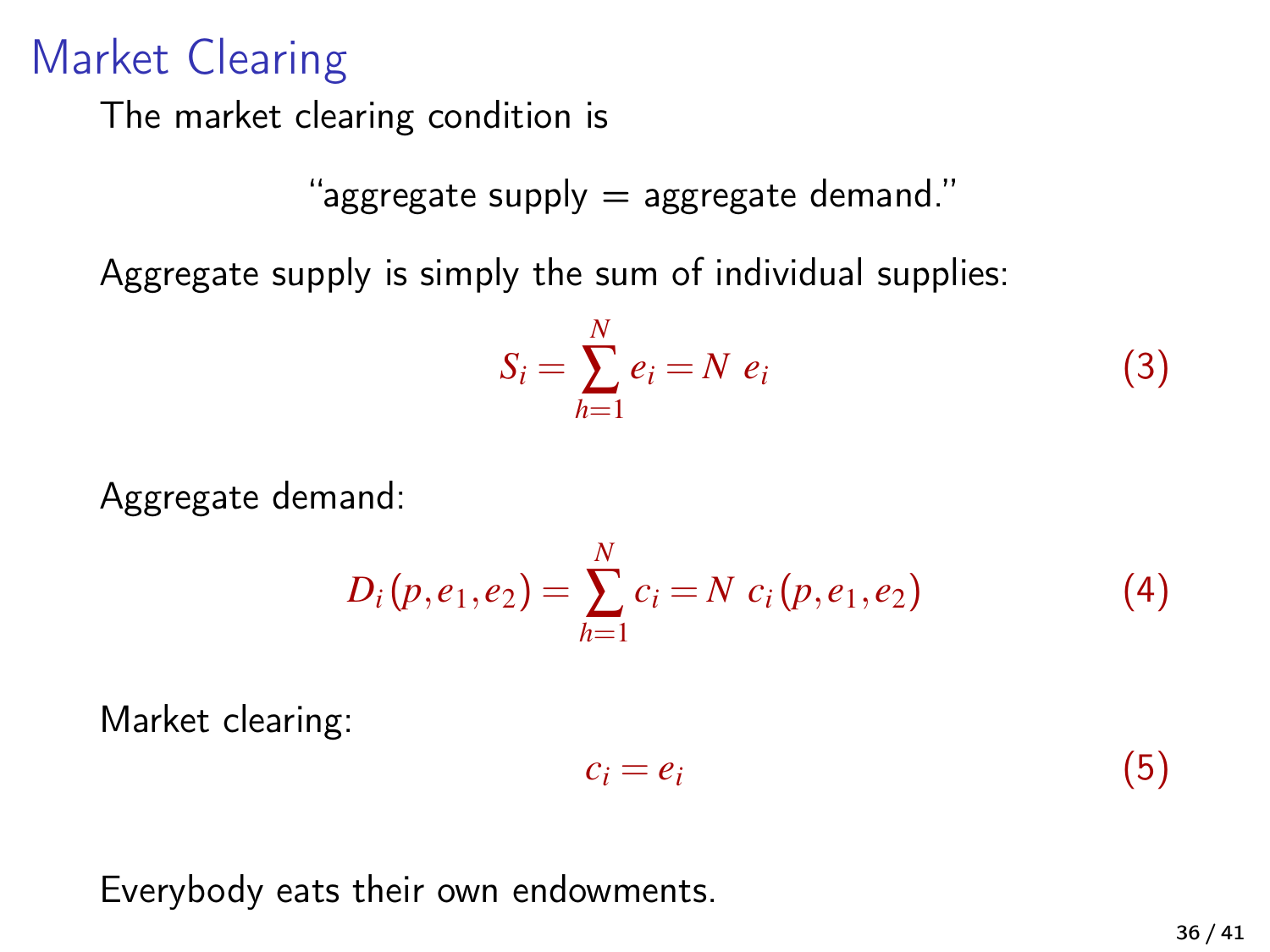# Definition of Equilibrium

A competitive equilibrium is an allocation  $(c_1, c_2)$  and a price p that satisfy:

- $\triangleright$  2 household optimality conditions (FOC and budget constraint).
- $\triangleright$  2 goods markets clearing conditions.

Now we count equations and variables.

- $\triangleright$  We have  $2N+1$  objects: 2*N* consumption levels and one price.
- $\triangleright$  We have 2*N* household optimality conditions and 2 market clearing conditions.

Why do we have one equation too many?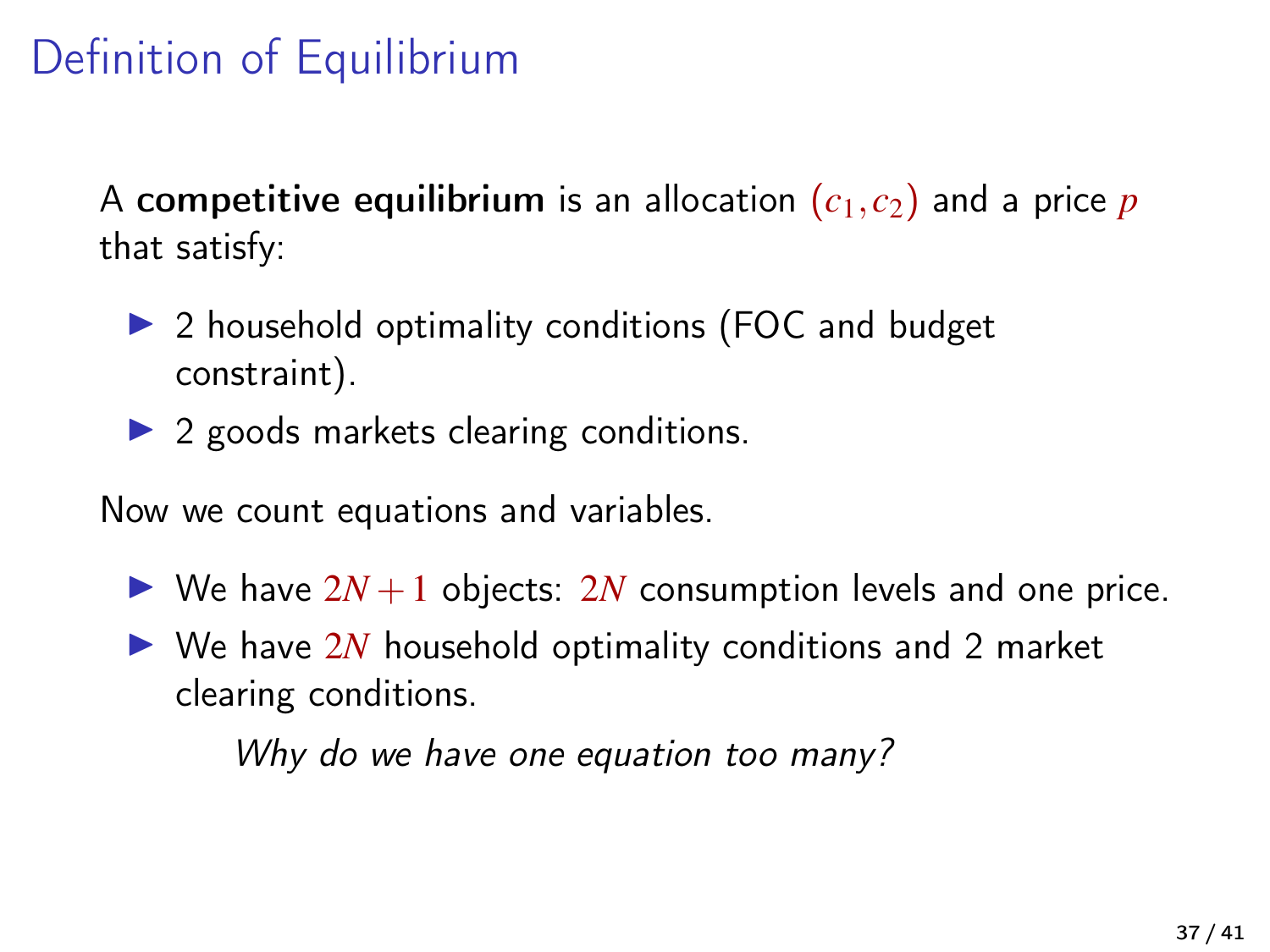# Recap of key points

- 1. A macro model consists of exactly these parts:
	- 1.1 Demographics
	- 1.2 Preferences
	- 1.3 Endowments
	- 1.4 Technologies
	- 1.5 Markets
- 2. A competitive equilibrium is an allocation (think quantities) and a price system such that
	- 2.1 all agents solve their optimization problems, given prices;
	- 2.2 markets clear.
- 3. Market clearing conditions only contain quantities of one good (no prices!).
- 4. Prices are in units of account that can be chosen arbitrarily at each trading date.
- 5. Walras' law allows you to drop one market clearing condition or one budget constraint.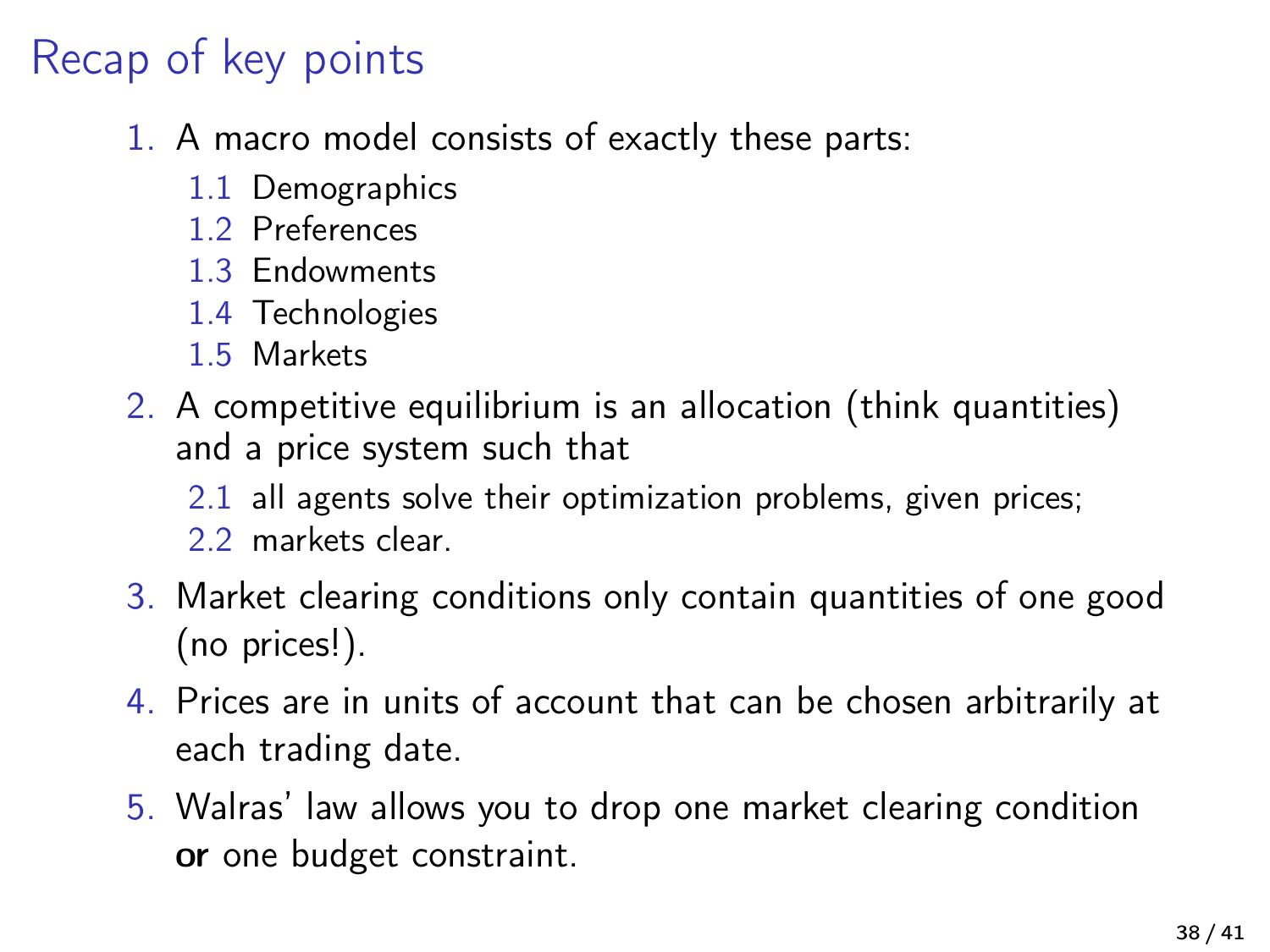We just wrote down a model without money.

The vast majority of macro models have no money.

But money is important  $\ldots$  are macroeconomists crazy?<sup>1</sup>

 $1$ They may well be, but not because they write down models without money.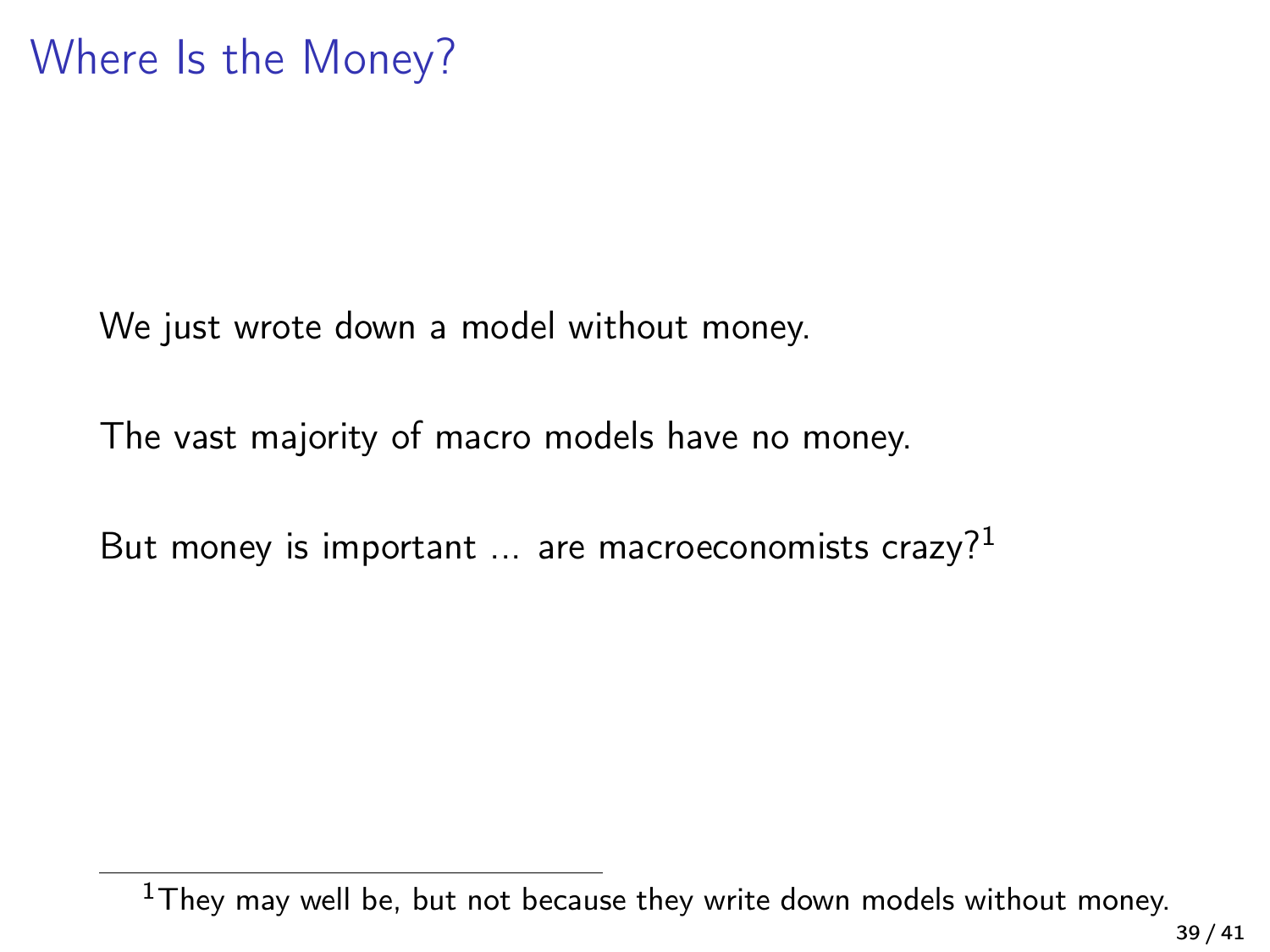# Reading

There is a remarkable shortage of discussions on how to properly set up a model in textbooks. But see

- $\triangleright$  [Krusell \(2014\)](#page-40-0), ch. 2 describes the ingredients of modern macro models.
- $\triangleright$  Ch. 5 talks about Arrow-Debreu versus sequential trading.

Hopefully up to date links to unpublished texts are in the syllabus. Let me know if you can't find something.